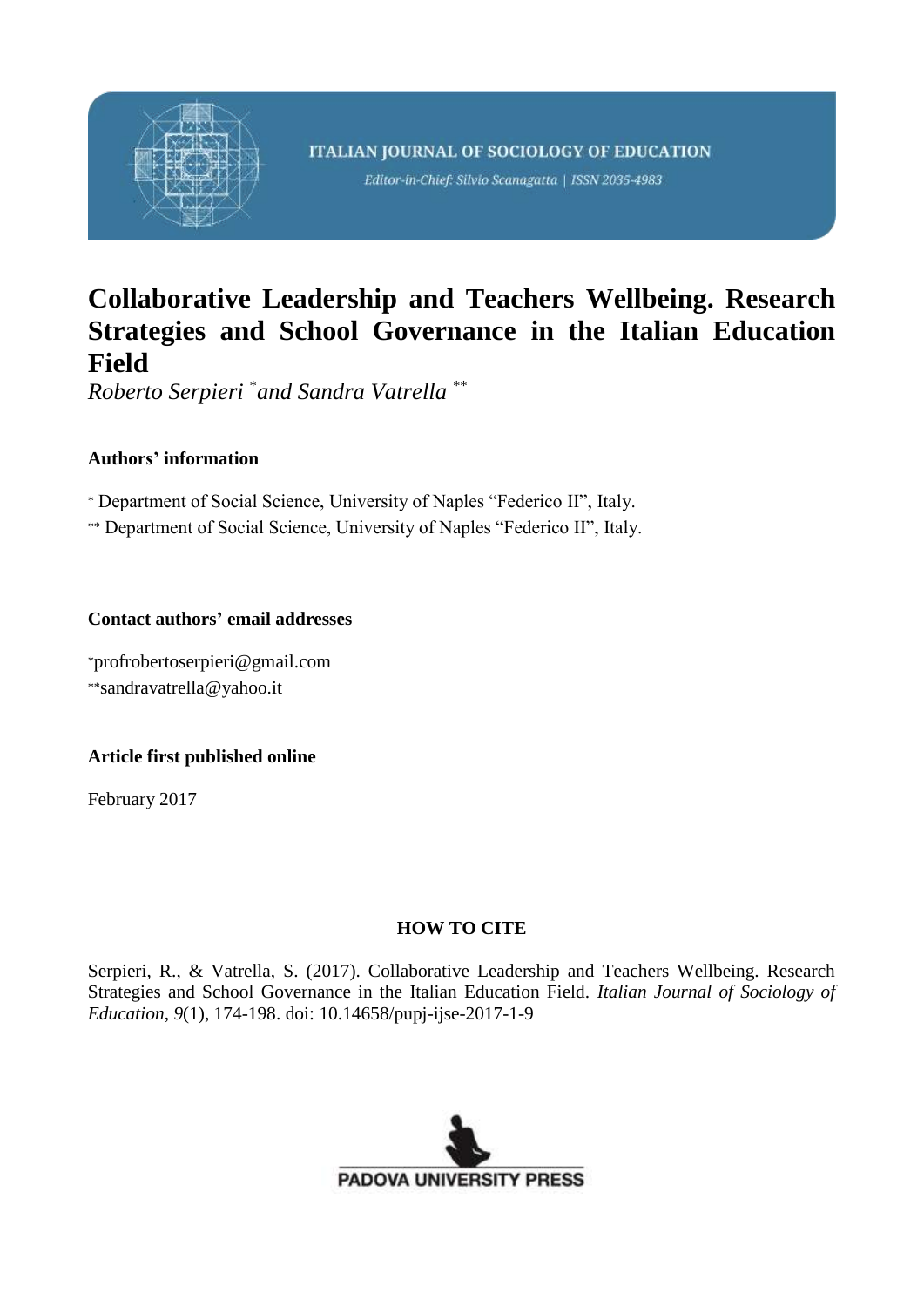# **Collaborative Leadership and Teachers Wellbeing. Research Strategies and School Governance in the Italian Education Field**

*Roberto Serpieri\* and Sandra Vatrella\*\**

*Abstract:* The article deals with the relationship between research methods and strategies of governing in Italian education field. In particular, it relates to the surveys, whose interpretative and methodological machinery colludes with the neomanagerialist re-culturing of education space by embedding new public management ideas and tools within the educational texture. Thus, in order to analyse the generative effects that certain methodological choices can have on producing the field to be inquired, it focuses on the way in which defining unit of analysis, choosing techniques to collect data and aiming to such research objectives contribute to produce the "representation for the field to be governed [...] the techniques to be employed, and the ends to be achieved" (Dean 2010, p. 268) in education field. Our findings show how: the neo-managerialist 'tyranny of numbers' (Ball, 2007) imposed both on education space, and research methods in education field can be refused, because - despite inquiry contexts "governed by numbers" (Ozga, 2009) readings in line with a democratic perspective can be supplied.

*\_\_\_\_\_\_\_\_\_\_\_\_\_\_\_\_\_\_\_\_\_\_\_\_\_\_\_\_\_\_\_\_\_\_\_\_\_\_*

*Keywords*: leadership, teachers' wellbeing, strategies of governing, research tools and methods \_\_\_\_\_\_\_\_\_\_\_\_\_\_\_\_\_\_\_\_\_\_\_\_\_\_\_\_\_\_\_\_\_\_\_\_\_\_

ITALIAN JOURNAL OF SOCIOLOGY OF EDUCATION, 9 (1), 2017

 $\overline{a}$ 

Department of Social Science, University of Naples "Federico II", Italy. E-mail: profrobertoserpieri@gmail.com

Department of Social Science, University of Naples "Federico II", Italy. E-mail: sandravatrella@yahoo.it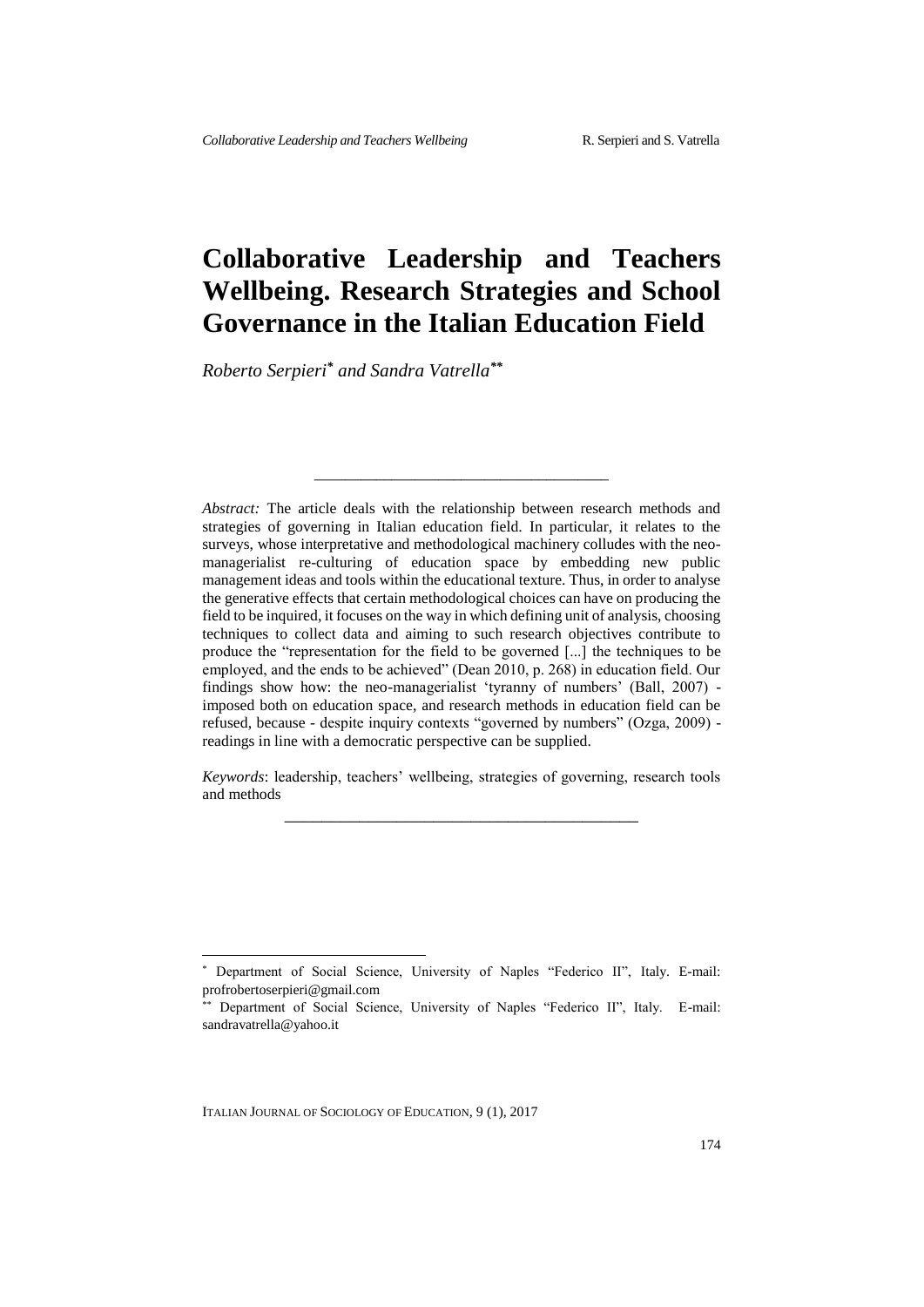## **Introduction**

This article explores the relationship between research strategies and strategies of governing in Italian education field. In particular, we relate to the spreading of surveys, whose interpretative frame colludes with the neomanagerialist re-culturing of education space. The phenomenon in focus is strictly related to the tuning of methodological machinery, which is based on (and produces) the embedding of new public management (NPM) ideas and tools within the educational texture. Moreover, interpretative frame and methodological machinery intertwine, blurring the boundaries between research objectives and tasks of governing. So, to understand how the relationship in focus works and takes shape, we identified a prime example of such a research. It is the survey conducted by the National Health Wellbeing Observatory (ONSBI) between 2013 and 2014, in order to investigate wellness/health outcomes in a group of 1510 Italian teachers. The survey in exam, which was attended by scholars and professionals from various educational agencies and research institutions (after all universities), arises from the need to promote a wellness culture at school, so that to intercept the "real world of teaching needs" (Fiorilli, De Stasio, Benevene, Cianfriglia, & Serpieri, 2015). Additionally, it represents the first step of a wider project that aims to design and implement organizational changes directed towards the development of emotional skills. The survey in focus allowed us to present the aforementioned relationship, taking into account the main elements that make up a research project: unit of analysis, techniques to collect data and research objectives.

In particular, on the one hand, these elements appear as 'surfaces of emergence' for scientific practices, which carry on the main tenets of NPM into the Italian education system (Grimaldi, Serpieri & Vatrella, 2015). That is:

- 'Heroic' subjectivities who perform their capability of steering and control (head teachers as lever for change, and teachers as actors identified by their results);
- Standards and measuring devices as *the one best way* to understand the field of education and as technologies of "governing by numbers";
- Effectiveness, improvement and accountability as the main values and truths inspiring educational policies.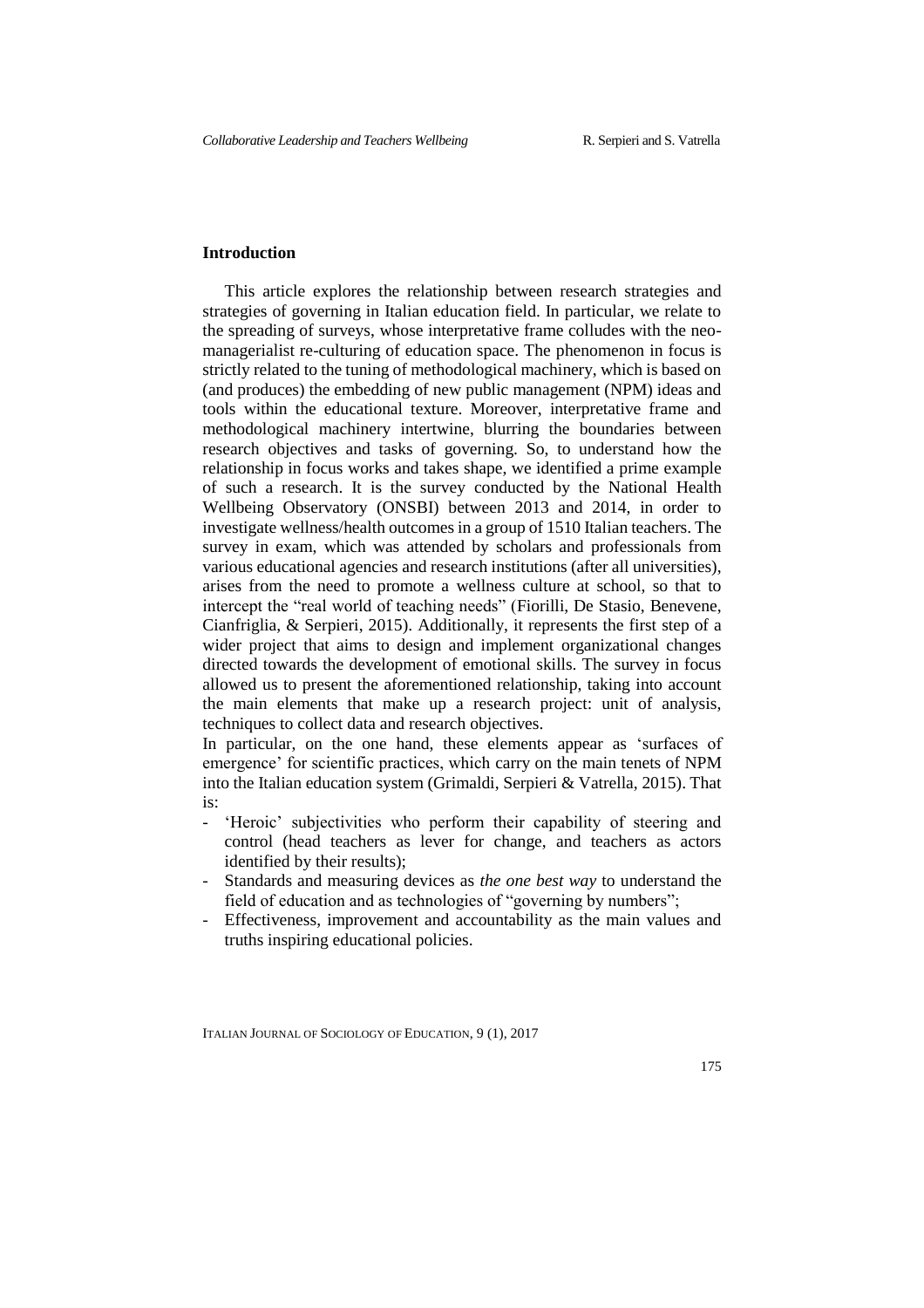On the other hand, these elements open up to spaces of possibility and alternative paths to the neo-managerialist understanding of the education field. Therefore, we follow a double trajectory. We treat the methodological machinery of ONSBI as a discursive device (Hood, 1991; Pollitt & Bouckaert, 2011), i.e. we look at the way in which the "representation for the field to be governed [...] the techniques to be employed, and the ends to be achieved'' (Dean, 2010, p. 268; Grimaldi & Serpieri, 2013) take shape and perform themselves. Then, we try to uncover if and how - despite an enquiry context focusing on the importance of 'evidence', measuring and measuring devices - readings in line with a 'democratic perspective' (Serpieri, 2008; Serpieri, Grimaldi & Spanò, 2009; Gunter, Grimaldi, Hall, & Serpieri, 2016) could be worked out.

This article is structured in five paragraphs. The first one introduces the theoretical approach, by presenting how critical studies, and in particular the critique to NPM discourses, informed our analysis and directed our gaze towards the intertwining between subjectivities, technologies and tasks of governing. Moreover, this perspective is brought together with a *democratic discourse for schools* and develops further into a coherent research framework. The second one presents the methodological trajectory we followed to analyse and interpret our data. In particular, in the third paragraph we deconstruct the Onsbi protocol, its data collection tools and measuring devices. Thus, we have tried to unveil both, the ontological/epistemological presuppositions, and the methodological choices, trying to show the role played by the strategies of research for widening and strengthening an education field 'governed by numbers' (Ozga, 2009; Simola, 2011). In particular, having analysed the data collection tools, we move on to the data set collected by Onbsi. The fourth paragraph is focussed on the so-called underlying factors and extract "meaningful components" (Di Franco & Marradi, 2003) by resorting to the Principal Component Analysis (PCA). Finally, in the fifth paragraph we put the same factors in relation by drawing a *path diagram* that represents a prime example of the many trajectories that could be undertaken, within a democratically oriented perspective. The findings allow us, on the one hand, to interpret such research projects (and researchers) as integral part of the neo-managerialist re-culturing of the education field. On the other hand, they suggest how developing interpretative approaches and methodological strategies through which, we can deny and refuse the 'tyranny of numbers' (Ball, 2007) imposed both on education space, and research methods in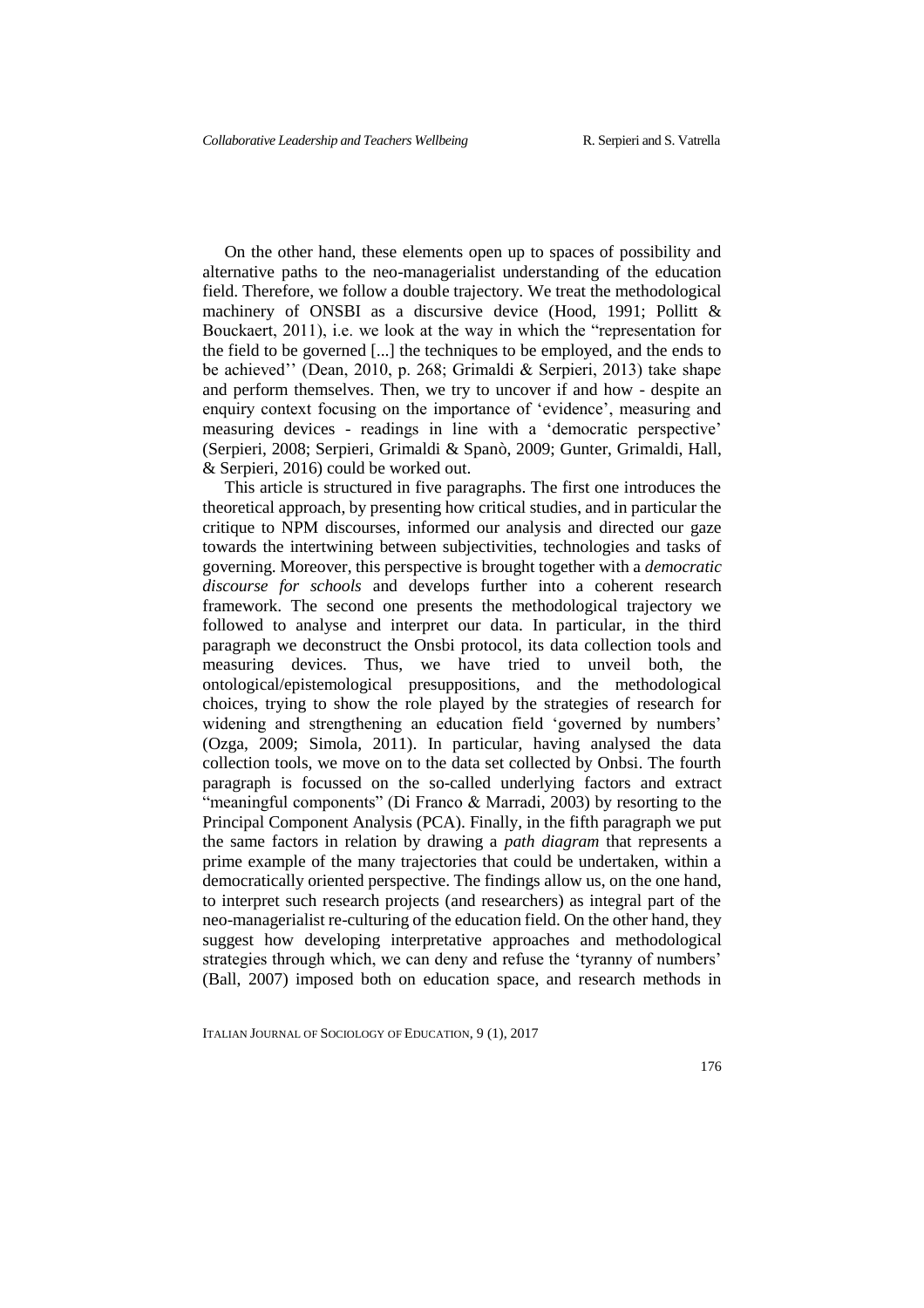education field. In conclusion one of the main results of our research is to show how the context should be seriously take into account and this implies to re-think leaders shifting from individualistic-interactionist conception towards a network of practices context of leadership (Serpieri, 2016).

### **Theoretical background**

Impinging upon critical studies, this article intertwines two branches of research: the critique to NPM discourses and school improvement studies, and the *Collaborative Leadership Theory* (Telford, 1996) as, may be, part of a *democratic discourse for schools* (Serpieri, 2008).

As far as the first one is concerned, we refer to literature that considers neo managerialist ideas and tools as a discursive device (Hood, 1991; Pollitt & Bouckaert, 2011), which carries on a 'heroic' vision of leadership (Hopkins, 2007), supports a performative image of teaching, and in so doing it contributes to produce actors, who are able to guarantee school improvement and effectiveness (Heck & Hallinger, 2005; Hallinger, 2012; Day et al., 2009). This implies and leads to enact knowledge, advice and experts in quantification, classification, and measurement aimed at enhancing guiding improvement efforts. It is a circular process, which besieges and shapes the educational field, because of and through the two tasks in focus. Briefly, improvement and effectiveness are constructed and re-produced by virtue of the 'invisible play of power', that in the last decades works more and more by imposing tasks, standards, performances, outputs (Ball, 2015). This complex assemblage of 'numbers' (Vatrella, 2016) reshapes education field as an "apparatus of uninterrupted examination" (Foucault, 1979, p. 186). That is, it produces a field, which is capable of being subjected to endless measurement processes. So, according to the neoliberal discourses of what education is or should be, i.e. consistently with the values of the neo-managerialist model (Newman, 2001; Gunter, 2012; Hall, 2013), the ever-growing emphasis on issues of standardisation, audit, performance measurement and accountability technologies play an increasing role in the government of education space (Lawn & Grek, 2012). These instruments emerge as bearers of values of the education field that are operationalized by particular techniques and tools of detection, and that as a result have the ability to: design policies, determine how actors behave, privilege certain representations of aims to be addressed. So, the field to be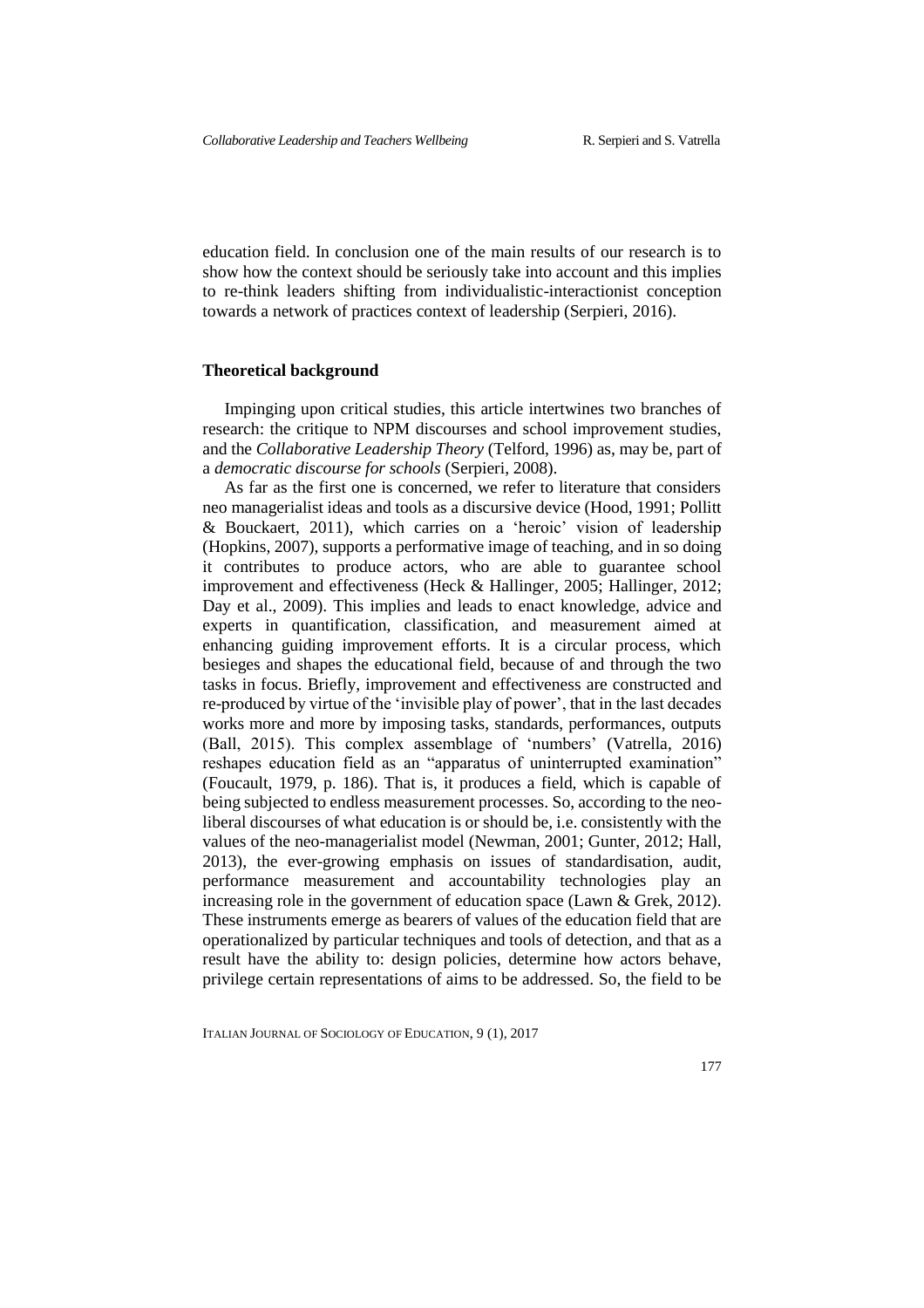governed is represented as environment, which is accountable and controllable; the techniques to be employed are showed as tools, which ensure the actual and objective measurement of each part of education field; the aims to be achieved are constructed, on the one hand by providing accountable subjectivities, and on the other hand by defining the measurable results to be performed and improved time by time.

However, if we evaluate the three elements in focus (representation of education field, techniques and ends) in themselves, they unveil their semantic and structural independence from the neo-managerialist domain. Thus, their main feature is to be pre-assertive, i.e. they are meaningful tools of thinking and requirements that allow to attribute a truth value to the propositions expressed through these concepts. So, they are not governed by aprioristic truth criteria, but are subject to criteria of usefulness, relevance and heuristic fertility (Landucci, 2004; Vatrella, 2015). Thus these in focus are issues of epistemological and epistemic kind; concepts in fact provide a vocabulary, which defines a space of potential clauses and attributes. Following Kaplan (1964) concepts found our scientific questions and let us to decide and produce the spectrum of feasible answers. Therefore, consistently with their pre-assertive nature, the aforementioned elements can be analysed and re-thought paying due attention to the vocabulary, which they imply, i.e. taking into account the 'cutting of reality', that is being chosen and constructed, when we define and employ those concepts. So, starting from this point of view, we can re-think and re-define representation of education field, techniques and ends to be pursued, otherwise. That is to say, we can situate those concepts into a democratic perspective for the school (Grimaldi & Serpieri, 2010; 2015), which means, in our perspective, referring to a specific vision of both steering style and educational culture in schools, which is founded on a collaborative representation of the school.

Relating to a collaborative representation of education field, it means resorting to an approach, which far from a conception of leaders as potential heroes of an effective school explores a participatory vision of decisionmaking. It contributes then to produce a "power-sharing (which is) actively promoted, through agreed-upon political behaviour" (Telford, 1996, p. 123). In this respect, quite relevant are the contextual dimensions involved (both at macro and micro level), and the way in which they intertwine and overlap each other's. Understood as practices made up of social interactions between head-teachers, teachers, students and parents, the contexts are embedded within socio-economic and political environments. From this standpoint, the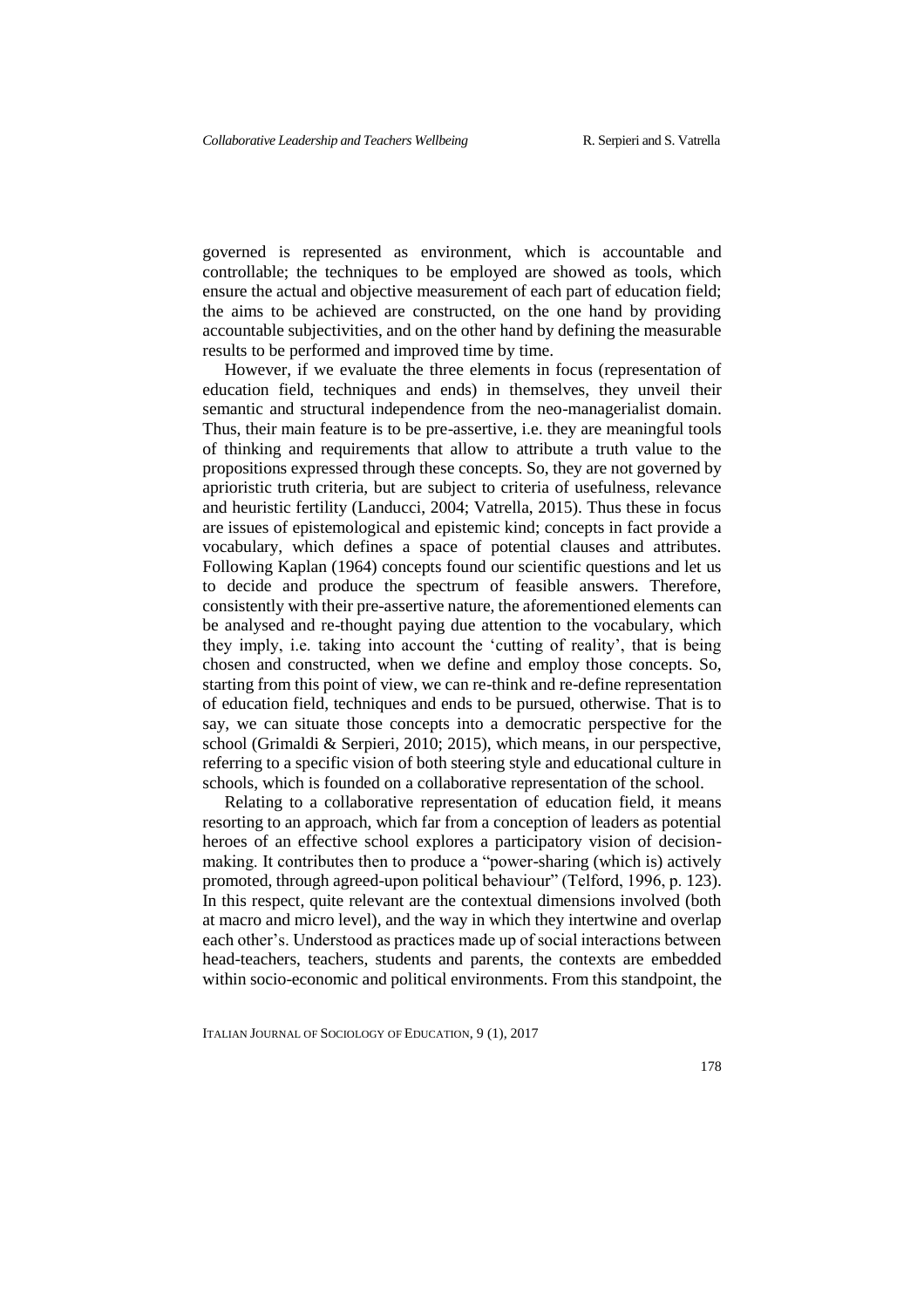two issues in exam (steering style and educational culture) appear as closely connected and completely interdependent because of the dissolution of the first one within the second one. In other words, a democratically inspired idea of leadership challenges the legitimacy of the concept itself, because of "the social and political arena within which leadership is embedded and its (unavoidable?) dissolution within a network of practices" (Serpieri, Grimaldi, & Spanò, 2009, p. 222).

Therefore, such an approach treats the two dimensions of context as closely intertwined, while it misses the leader as ontological subject. So represented, the field to be governed suggests the techniques of steering to be employed: the sharing of roles and responsibilities; the planning of internal and well-defined policies; the adoption of specific strategies of communication, which take into account viewpoints of educational community; a cooperative teacher learning also through workgroups combining expertise; the support to staff cohesion and relationship, which in turn promotes a school climate without hierarchy; the production of coalitions founded on the basis of issues, rather than individuals. Finally as far as the ends is concerned, a democratic discourse for the school proposes a definition of the aims to be pursued as the promotion of participation and collaboration, equity-oriented practices in the educational field, and egalitarian outcomes, where processes of collaboration, collective empowerment and reflexivity are enacted (Grimaldi & Serpieri, 2010, p. 76). In addition, in a democratic perspective the aims are thought as ethical, discursive and decisional rationalities.

Equity and social justice are the main values to be pursued and collaboration is the regulating mechanism to be adopted in the setting and pursuance of social goals […] The democratic discourse promotes transparency while demanding the inclusion of the primary beneficiaries in decisional processes concerning any policy solutions. Actors (head teachers, teachers, public administrators and citizens) are expected to strive for the common good (*ethical rationality*), practice ethical rationality through dialogue and recognition of differences (*discursive rationality*) and be active contributors to the creation of the institutions, cultures and relationships they inhabit (*decisional rationality*) (Grimaldi & Serpieri, 2010, p. 78)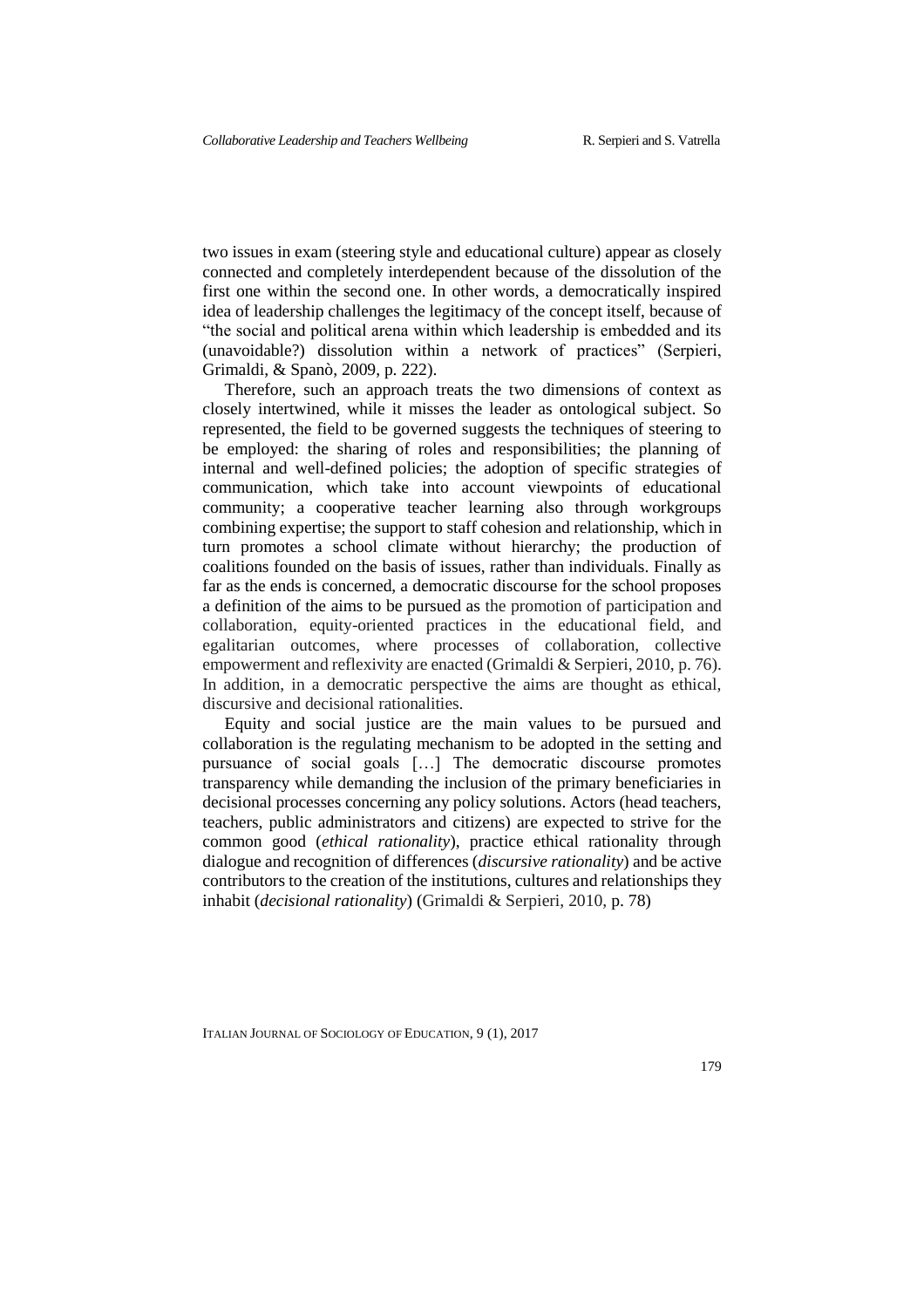## **The methodological trajectory**

Consistently with the theoretical approach, we drew and developed a double research strategy. In particular, we intertwined the critical analysis of the ONSBI protocol (i.e. its data collection tool and the related measuring scale) that carries on a neo-managerialist understanding of the educational field, with the attempt of re-thinking such an approach in a more democratic perspective.

At this aim:

- First, we deconstructed the ONSBI protocol analysing both questionnaire items and measurement scales, intended as text (Montesperelli, 2014), i.e. looking at the meanings, the knowledge(s) and the methodological features implied;
- We then pay attention to "underlying meanings", thanks to the resorting of the PCA (Di Franco & Marradi, 2003) to the data set provided by Onsbi and starting from the selection of the most closely related variables, we construct a set of six factors;
- Finally, we put in relation the identified factors and adopting the PA technique (Brown, Lent, Telander, & Tramayne, 2011), we depict a model in line with that of collaborative leadership proposed by Telford (1996). In other words, we construct a model, which moves away from the neo-managerialist perspective, and gets closer to a democratic approach.

To pursue the first research objective, i.e. in order to show how certain research projects collude with the neo-managerialist way of governing education field, we made a sort of semantic study (Montesperelli, 2014) of Onsbi protocol. Briefly, we analysed the questionnaire and the measuring devices that it comprises as both a sort of text to be interpreted, and a discursive device that implies and produces meanings and knowledge(s). Therefore, starting from the presupposition that the knowledge of a text is contextual and relational (Eco, 2006), we analysed both "the what" (what kind of date/information) the protocol collects and "the how" it works (what kind of practices, aims, beliefs and values it carries on), to uncover the implicit understanding implied by the Onsbi questionnaire; in other words, we tried to unveil the "hidden presumptions"..

In doing so, after showing how the protocol in focus colludes with the neo-managerialist understanding of education, we *throw down the gauntlet*: we refuse such an approach and propose something different. At this aim,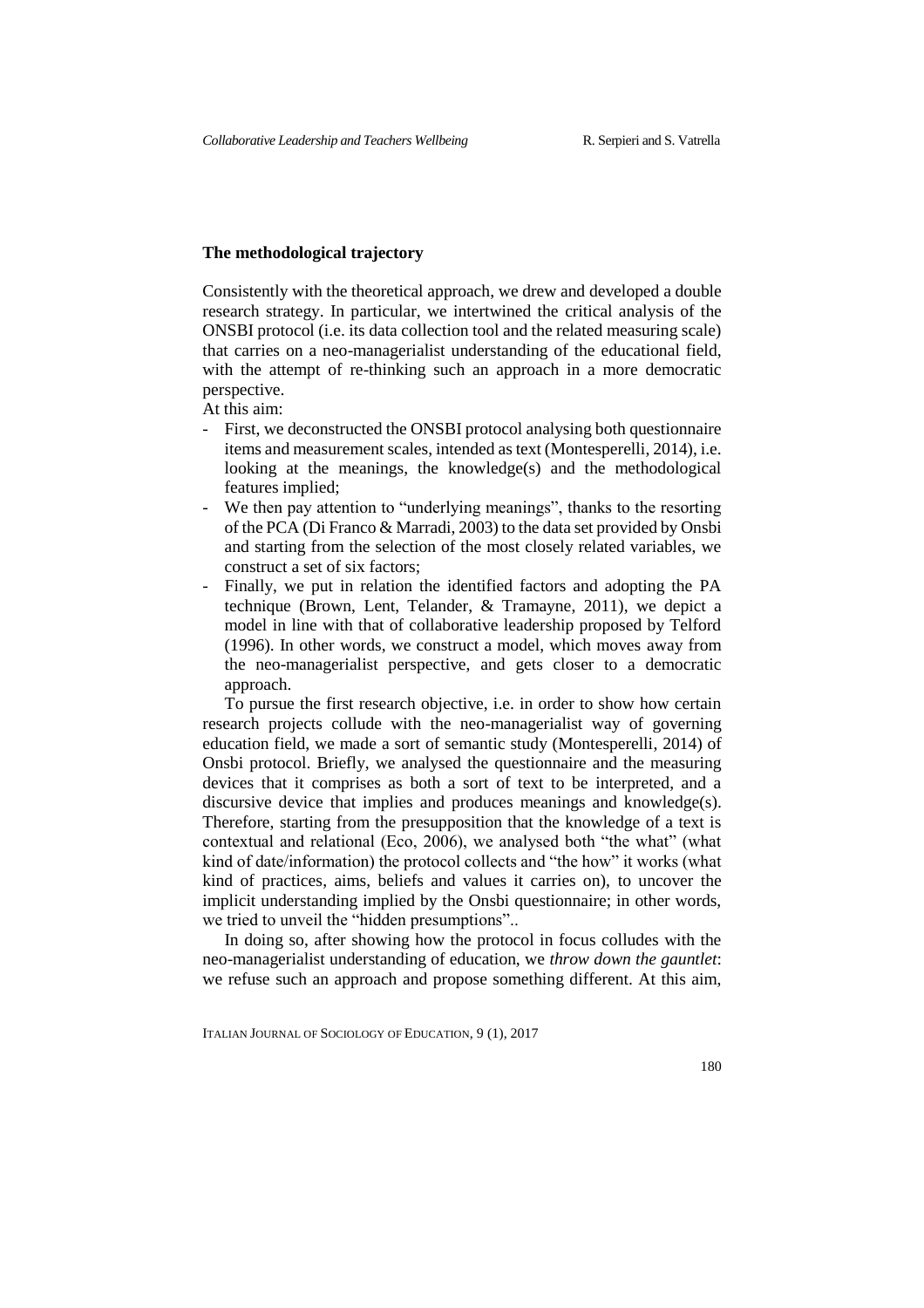i.e. in order to pursue the second research aim; in order to highlight that, despite the inquiry context, a different kind of analysis can be achieved (i.e. an analysis which aims to consider semantically meaningful elements), we choose those techniques for analysing data (PCA an PA) that more than others allow us to do semantic/qualitative/relational considerations. In fact, the PCA is a multivariate technique, which usually aims to extract some relevant information from a wide data set; it depicts them as new orthogonal variables (the so-called principal components); it shows the semantic closeness of variables, which are represented as points in maps. Moreover, it is worth noting that, we resort to PCA in two steps (Di Franco & Marradi, 2003), i.e. a specific kind of PCA, which allows us to reflect on some specific indicators, and to carry out a progressive selection of variables, based on their correlation. So that:

- In the first phase, we have selected those variables, that compared to the initial basket proved to be more closely related;
- In the second phase, we have considered the two detected subsets and we have chosen to improve the first component, revealing an underlying factor.

This procedure has allowed us to select, starting from a multi-dimensional semantic space, outstanding and relevant conceptual areas. So, paying due attention to the factor score coefficients, we have identified six components: appreciation of the leadership; cooperation; relational wellbeing; professional vocation; satisfaction with the hygienic-environmental factors and informational needs. That is to say, the same factors that - among many others - are encompassed by the model of collaborative leadership proposed by Telford (1996).

Then, in order to provide just an example of the various strategies, that could be undertaken to avoid collusive attitudes towards the neomanagerialist approach in education studies, we put the so constructed six factors in relation as variables through the PA technique. This methodological choice has been made taking into consideration that PA is commonly used by cognitive and positive psychological theories of work performance, self-efficacy and performance goals (Lent, Brown & Hackett, 1994; Brown, Lent, Telander & Tramayne, 2011; Edwards & Lambert, 2007).

Therefore, PA allowed us to situate the components within a model, appearing congruent with the scientific context to which the analysed data set belonged. In fact, we analysed those factors in terms of correlations so to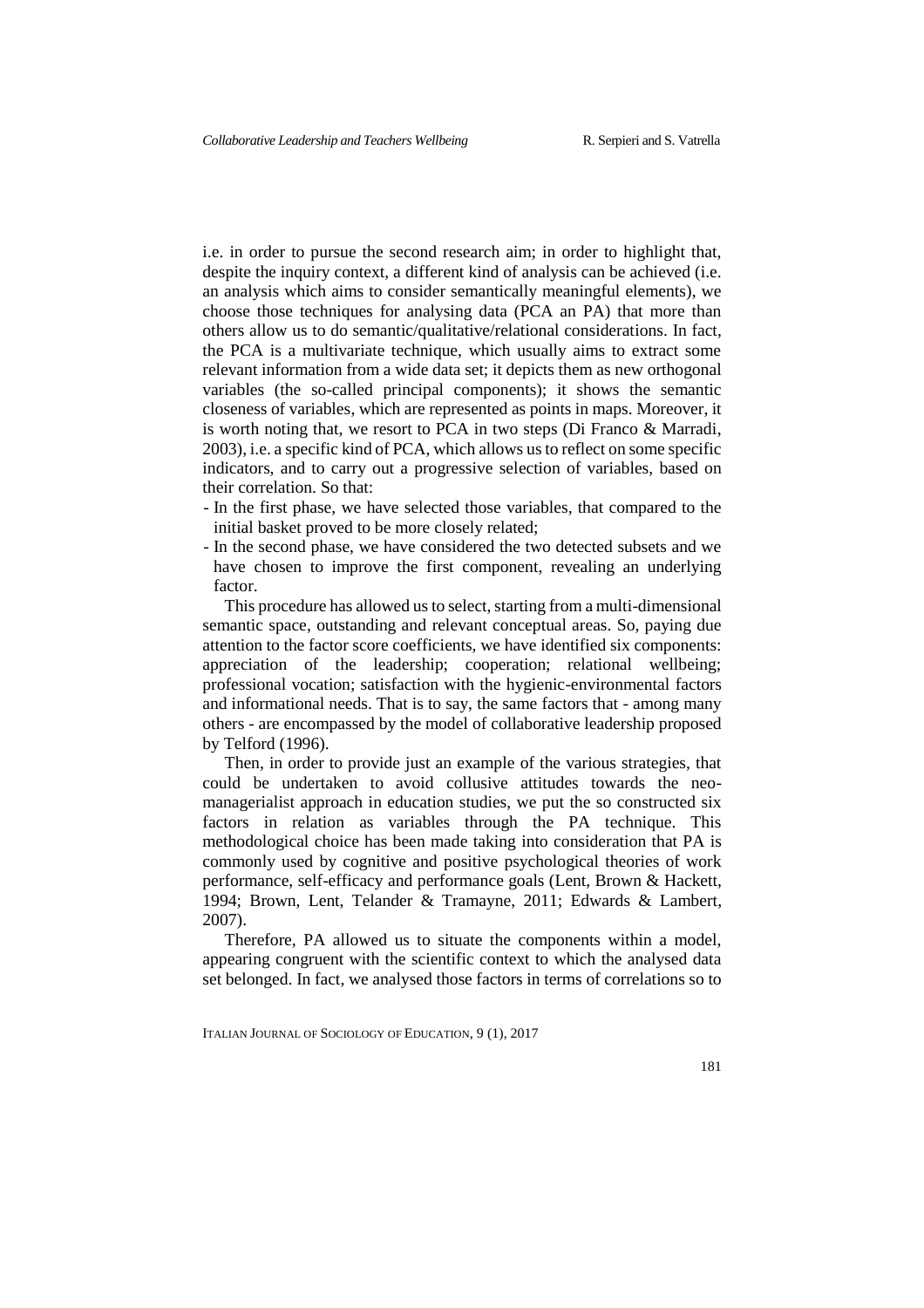identify some possible causal relationship. Then, starting from "a set of relationship in which the causal connections between several variables are examined simultaneously" (Jupp, 2006, p. 22) we drew a path diagram. That is, a model in which path coefficients provide the numeric value of the strength of relationship and show direct and indirect pathways to a dependent factor that we named 'appreciation on leadership'. What emerges is a model that, consistently with our theoretical rationale, converges towards the cooperative leadership model proposed by Telford (1996), or quite precisely - as we will show in the next paragraphs - to some of the features and elements that the scholar underlies of it.

#### **Deconstructing the neo-managerialist way to understand school**

As far as the research protocol is concerned, it should be noted that, the empirical base of ONSBI has been constructed by resorting to the most commonly used tool to collect data, i.e., the questionnaire. Though, that tool was not constructed as an original attempt to answer to specific research questions, but it was developed using a merely cumulative/additional logic. That is to say, it is an assemblage of three pre-existing measuring devices, through which the interviewed was told to answer resorting to a six points (from 1 almost never, to 6 always) Likert scale*.* In addition, the measuring devices, which were respectively born in California, (MBI), Denmark, (CBI-ES), and Holland (UWES), have been simply displaced in the Italian education field. That is, they have been merely imported without considering the field of destination, its interactive and network-practices contexts. In particular, the Onsbi questionnaire has been constructed by resorting to the following measuring devices:

- The Maslach Burnout Inventory Educators Survey (MBI-ES) (Maslach, Jackson & Leiter, 1997);
- The Copenhagen Burnout Inventory (CBI; Kristensen, Borritz, Villadsen, & Christensen, 2005);
- The Utrecht Work Engagement Scale (UWES) (Schaufeli, Bakker & Salanova, 2006).

The first one is a widely known and widespread tool to measure burnout, i.e. a multidimensional construct comprised by three components: emotional exhaustion, depersonalization, and reduced personal accomplishment. In particular: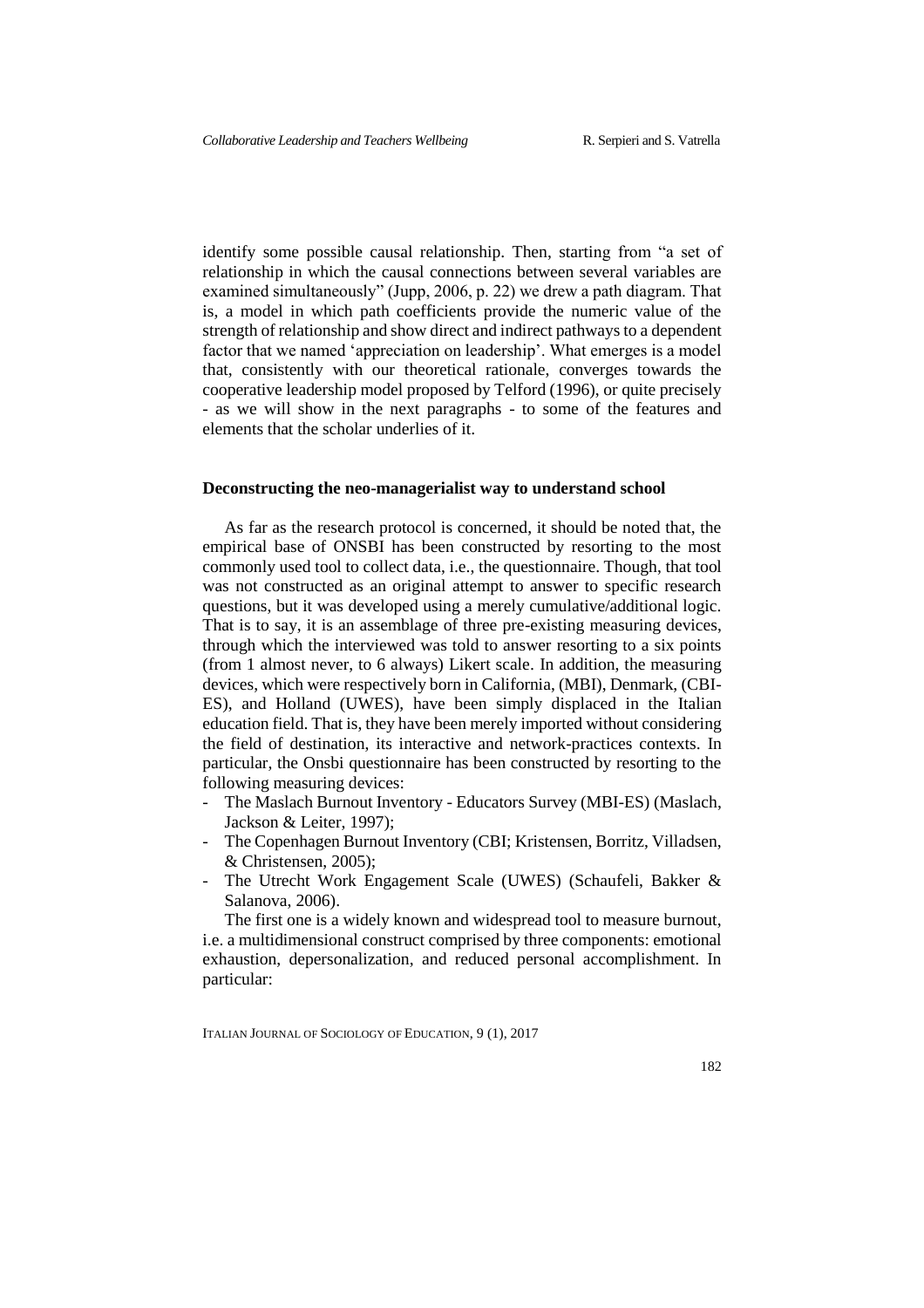Emotional exhaustion is characterized by overwhelming feelings of being emotionally overextended and drained by others. Depersonalization is characterized by a tendency to perceive and relate to clients in an overly impersonal, detached fashion. A reduced sense of personal accomplishment refers to a conscious judgement, that one's efforts are not achieving the desired outcomes (Kokkinos 2006, p. 26; Maslach, Jackson & Leiter, 1997).

Here we could recognise at least two elements of a neo-managerialist approach to educational knowledge: a) the reference to the pupils as clients, i.e. the semantic overlapping between the two concepts and the related reshaping of students as educational commodities targets; b) the emphasis on accomplishment and achievement as dimensions, that define teachers' identity trough the aims they have to pursue, and their performances in terms of outcomes and attainments. In addition, the scale implies several methodological problems, which affect and intertwine with the conceptual dimensions. In particular, the items of the scale in focus produce the socalled phenomenon of curvilinearity<sub>1</sub> (Osborne & Waters, 2002; Marradi, 2007) due to the fact that people, who have different opinions on the argument in question, might answer the same. E.g., if a teacher replied 'always', to the item *I don't really care what happens to some recipients*, this could be due to two opposite reasons. That is to say, he might relate to pupils in a completely impersonal way, or on the contrary, the teacher might be completely absorbed by pupils. So, from the teacher point of view, what other recipients (e.g. parents, head teachers and so on) think or do is quite irrelevant. In addition:

There are limitations regarding the definition and measurement of burnout, and understandability of the items across cultural groups; two dimensions measured by this instrument (depersonalization and personal accomplishment) do not pertain to the burnout syndrome (Milfont, Denny, Ameratunga, Robinson, & Merry, 2008, p. 170).

The Onsbi researchers acknowledge these *limitations*. So, in order to overcome them, they intertwine MBI-ES with a more complex measuring device. It is the so-named Copenhagen Burnout Inventory (CBI) (Kristensen, Borritz, Villadsen, & Christensen, 2005), a questionnaire to investigate

ITALIAN JOURNAL OF SOCIOLOGY OF EDUCATION, 9 (1), 2017

-

<sup>1</sup> The phenomenon was detected for the first time by Edwards and Kenney (1946) and Coombs (1953). For more on curvilinearity see: Gobo, G., & Mauceri, S. (2014). *Constructing Survey Data: An Interactional Approach*. London: Sage.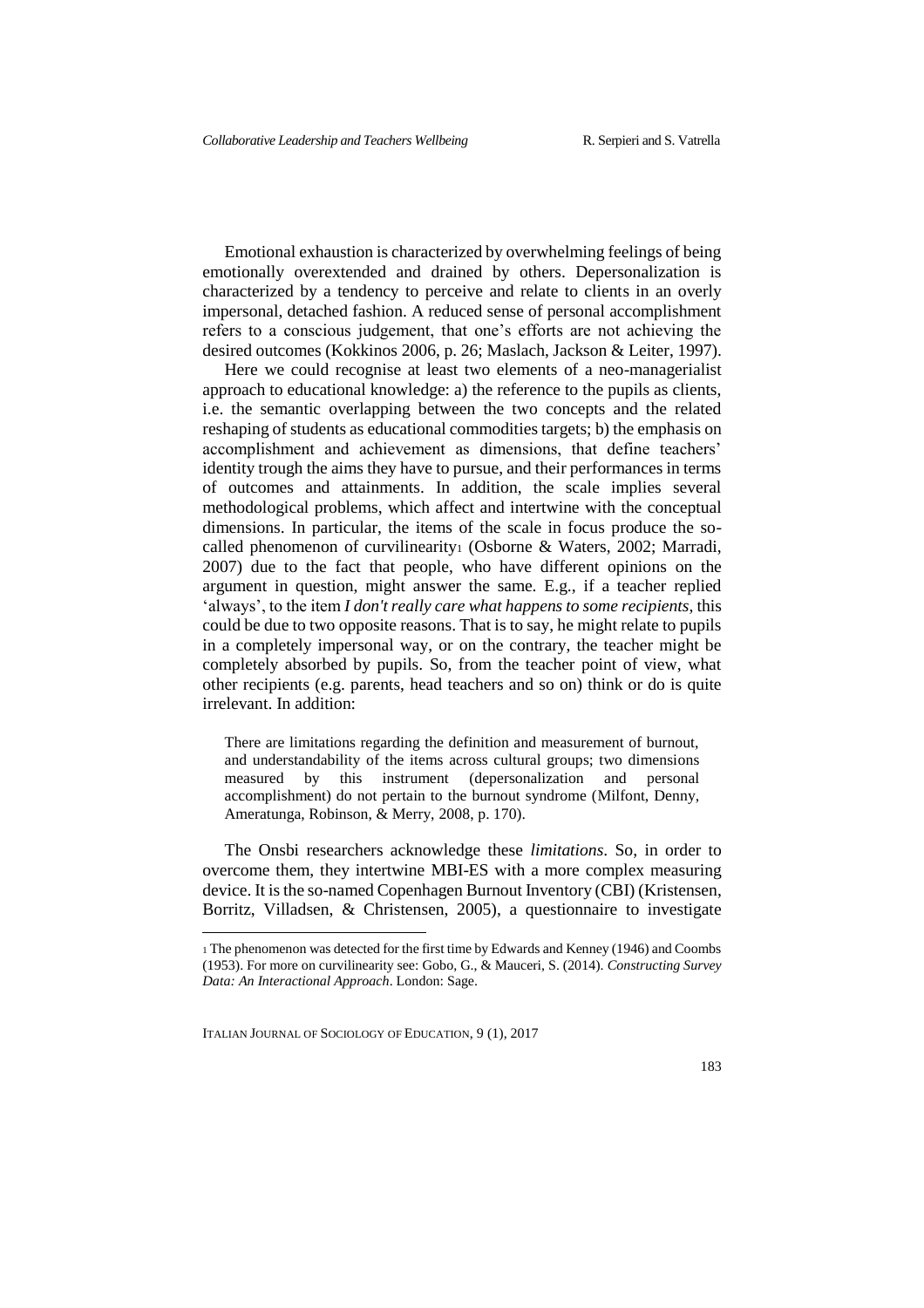burnout among human service workers, which is articulated in three subdimensions and scales:

- Personal burnout;
- Work-related burnout;
- Client-related burnout.

It is a more sensitive tool, but not enough. Some studies (Kristensen, Borritz, Villadsen, & Christensen, 2005; Winwood & Winefield, 2004) show how the questionnaire in focus has good reliability and validity, but it does not resolve the aforementioned faults. In particular, the personal burnout scale "has six items and measures the degree of physical and psychological fatigue and exhaustion experienced by a person regardless of their participation in the workforce" (Milfont, Denny, Ameratunga, Robinson, & Merry, 2008, p. 171). It is a generic burnout scale and us such it does not take into account neither the characteristics of the teaching job, nor the individual narratives (family history, critical events, and so on), which can affect personal burnout.

The work-related burnout "has seven items and measures the degree of physical and psychological fatigue related to work" (Milfont, Denny, Ameratunga, Robinson, & Merry, 2008, p. 171). That is to say, the CBI considers physical/psychological stress in a generic way. In other words, the scale overlooks the different kind of fatigue that different kinds of job imply.

The client-related burnout scale "has six items and measures the degree of physical and psychological fatigue experienced by people who work with clients" (Milfont, Denny, Ameratunga, Robinson, & Merry, 2008, p. 171). Therefore, as just shown for the MBI-ES, it implies a market-oriented conceiving of childhood, which defines and produces pupils as 'buyers' of educational products that in turn have to be accountable and effective.

Finally, the research conducted by ONSBI measures work engagement by resorting to the UWES scale. This tool has been produced by the positive psychology (Schaufeli, Bakker & Salanova, 2006), that is "the study of positively oriented human resource strengths and psychological capacities that can be measured, developed, and effectively managed for performance improvement in today's workplace" (Seligman & Csikszentmihalyi, 2000, p. 698). It is a perspective, which defines the dimension of work engagement as "positive, fulfilling work-related state of mind" (Schaufeli, Bakker & Salanova, 2006, p. 702), by resorting to three sub-dimensions and the related scales of vigour, dedication, and absorption. On closer inspection, it is possible to discern that the relationship between dimension and sub-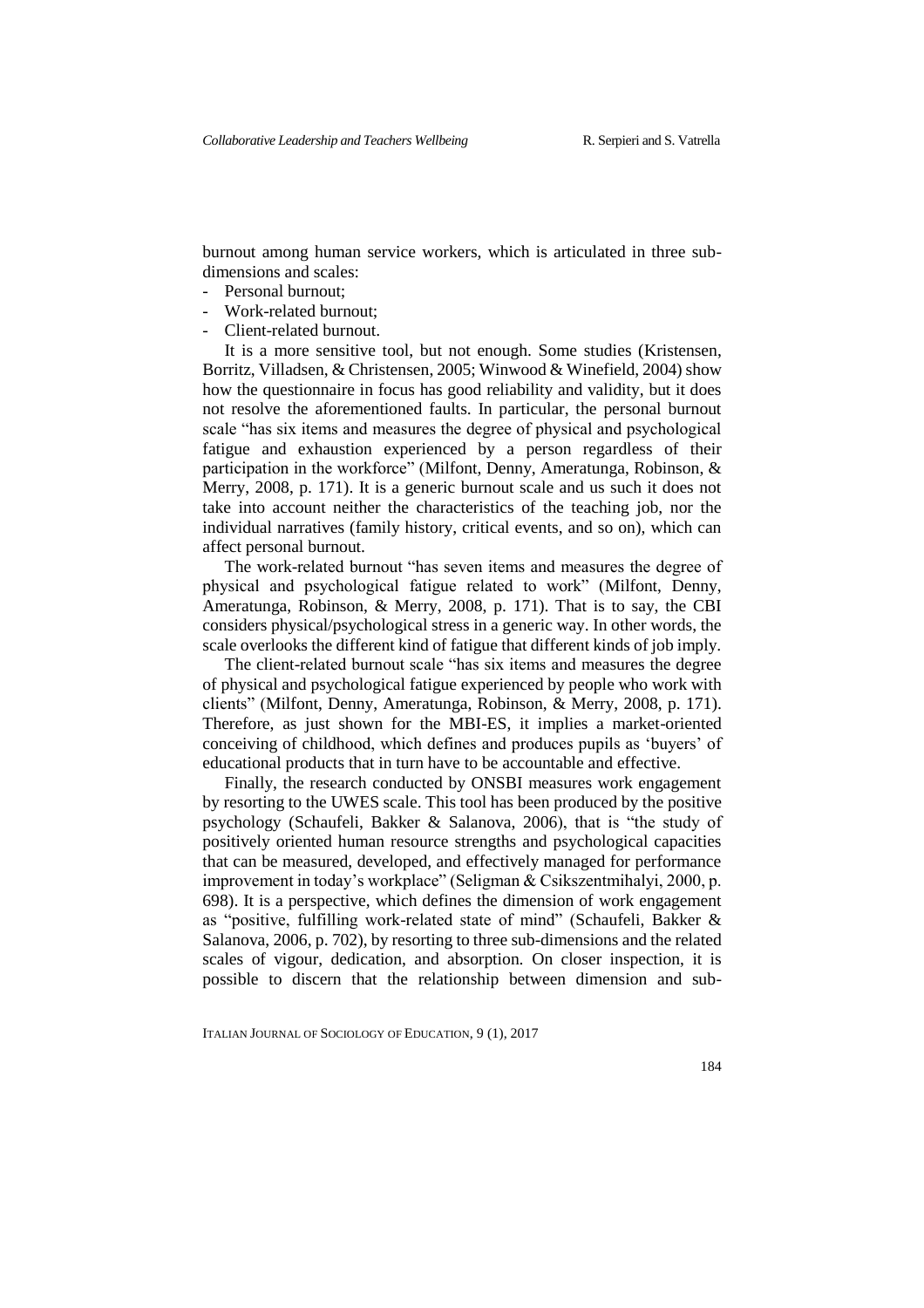dimensions has been enacted so that the first one shifts and overlaps the second ones, and in so doing it carries on a performative vision of teaching practices. We should consider in fact that:

vigour is characterized by high levels of energy and mental resilience while working, the willingness to invest effort in one's work, and persistence even in the face of difficulties […] Dedication refers to being strongly involved in one's work and experiencing a sense of significance, enthusiasm, inspiration, pride, and challenge […] Absorption being fully concentrated and happily engrossed in one's work, whereby time passes quickly and one has difficulties with detaching oneself from work (Schaufeli & Bakke, 2006, p. 702).

That excerpt conveys and spreads a vision of work engagement as a matter of physical strength and mental energy, strong involvement and full concentration, which in turn are produced as personal features and property that have to being shown off. In other words, it is a way to enact a performance-based meaning of wellbeing, whose indicators have been produced so that they carry on dependence on work and effective sense of work activities, as positive values and aims that have to being pursued.

There are several 'loose threads', but almost all depart from the same point: the disappearance of the context. It is a disappearance that works as a sort of black hole from which a lot of questions escape. E.g. what is the discourse, from which education field takes shape and how it changes across nations and/or occupational groups? What about the semantic space, which the items involve when they are translated in the Italian language? How it affects the relationship between indicators and their operational definition? What about the individual features and trajectories, which affect on both burnout and work engagement?

In fact, what at first glance we named 'loose threads' on closer inspection, emerge as the results of a specific research strategy, which appears as a mean to carry on education field as a complex assemblage of subjectivities, technologies and tasks coming from the NPM discourse. They appear as overlapped each other and so closely related, that they seem to be mixed within the same neo-managerialist black box. However, despite the high degree of overlapping, which characterises the relationship between research strategies and strategies of governing, we can identify the way in which it works, i.e., we can point out how some methodological choices are affected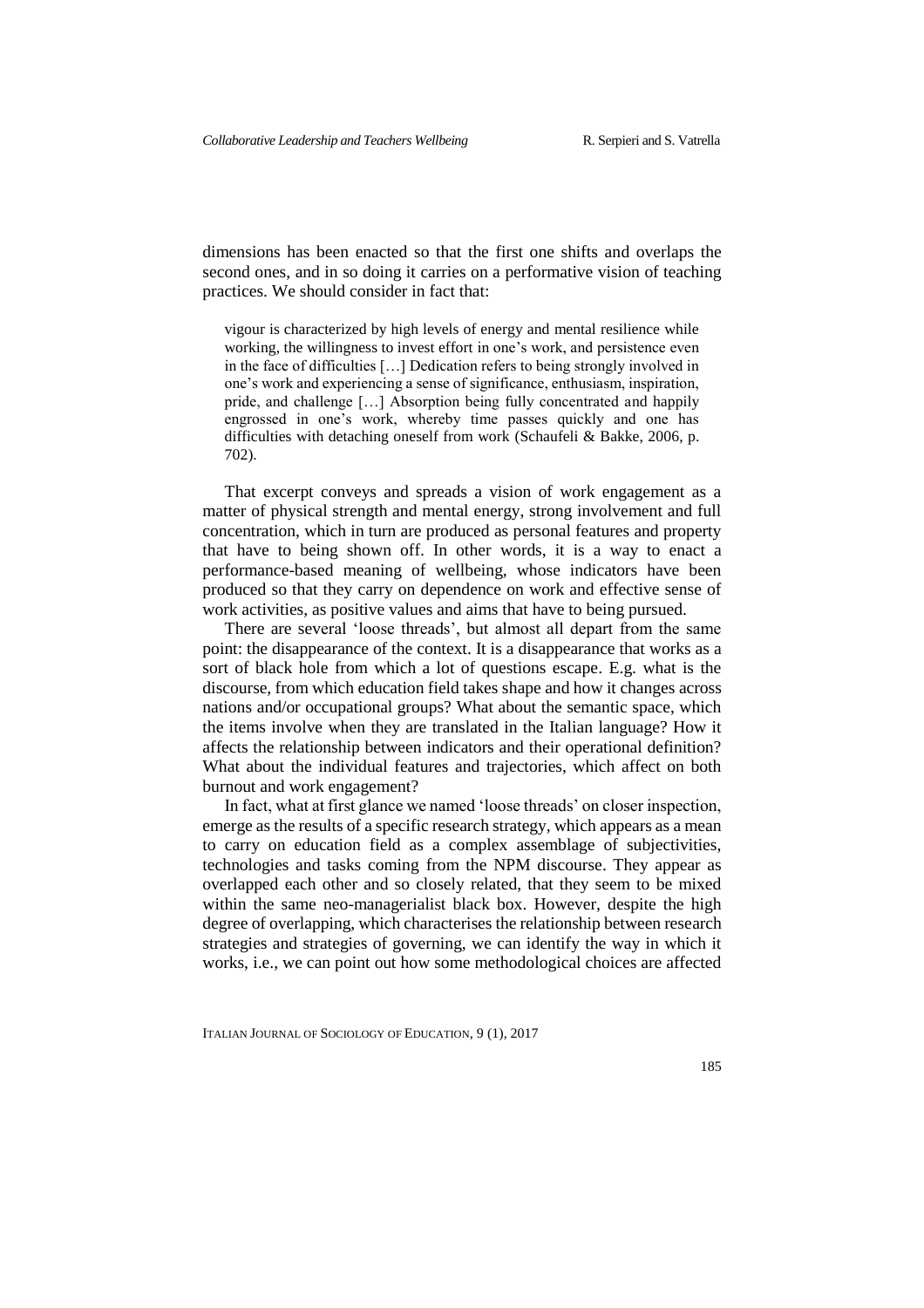by (and reproduce) the epistemological presuppositions of a wider political vision. So, coming back to the three elements that make up a research project (unit of analysis, technique to collect data and research objectives) we can now summarize our findings as follow:

a) The ontological presuppositions that underlie the definition of a unit of analysis, its attributes and referents affect and steer the subjectivities themselves. In other words, defining unit of analysis contribute to produce performative subjectivities, who in turn are produced and governed by a sort of 'tyranny of standards' (Ball, 2015), that defines desirable features and aims to being pursued (e.g., teachers, whose wellbeing is closely related to their measurable performance, strength and full concentration).

b) Choosing standardized techniques and scoring systems to collect standardised data might translate in technologies of governing founded on homogenization of knowledge and meanings (i.e., scaling techniques as the one best way to produce understanding, is a way to claim to be depicting and creating - a simple and accountable idea of wellbeing, within an accountable educational context).

c) Pursuing research objectives aiming to comparability (by resorting to standards, and scoring systems), is a way to promote effectiveness, improvement and accountability as the main tasks towards which the aforementioned subjectivities have to move (for example, teachers wellbeing as a matter of performance to being increased and showed).

These just listed, on the one side represent the first findings of our reflection; on the other side, constitute – as we will show - the starting point from which the attempt to analyse the data collected by ONSBI in a perspective democratically inspired, it unfolds and develops.

### **Towards a democratic perspective**

In order to follow the aforementioned objective, we resorted to PCA in two steps (Di Franco & Marradi, 2003), i.e., the analysis technique that more than others, allows us to pay attention to the meanings of variables. In fact, resorting to PCA in two steps means choosing a way to reflect on some specific indicators, carrying out a progressive selection of variables, based on their correlation. Therefore, firstly we have selected those variables, that compared to the initial basket proved to be more closely related; secondly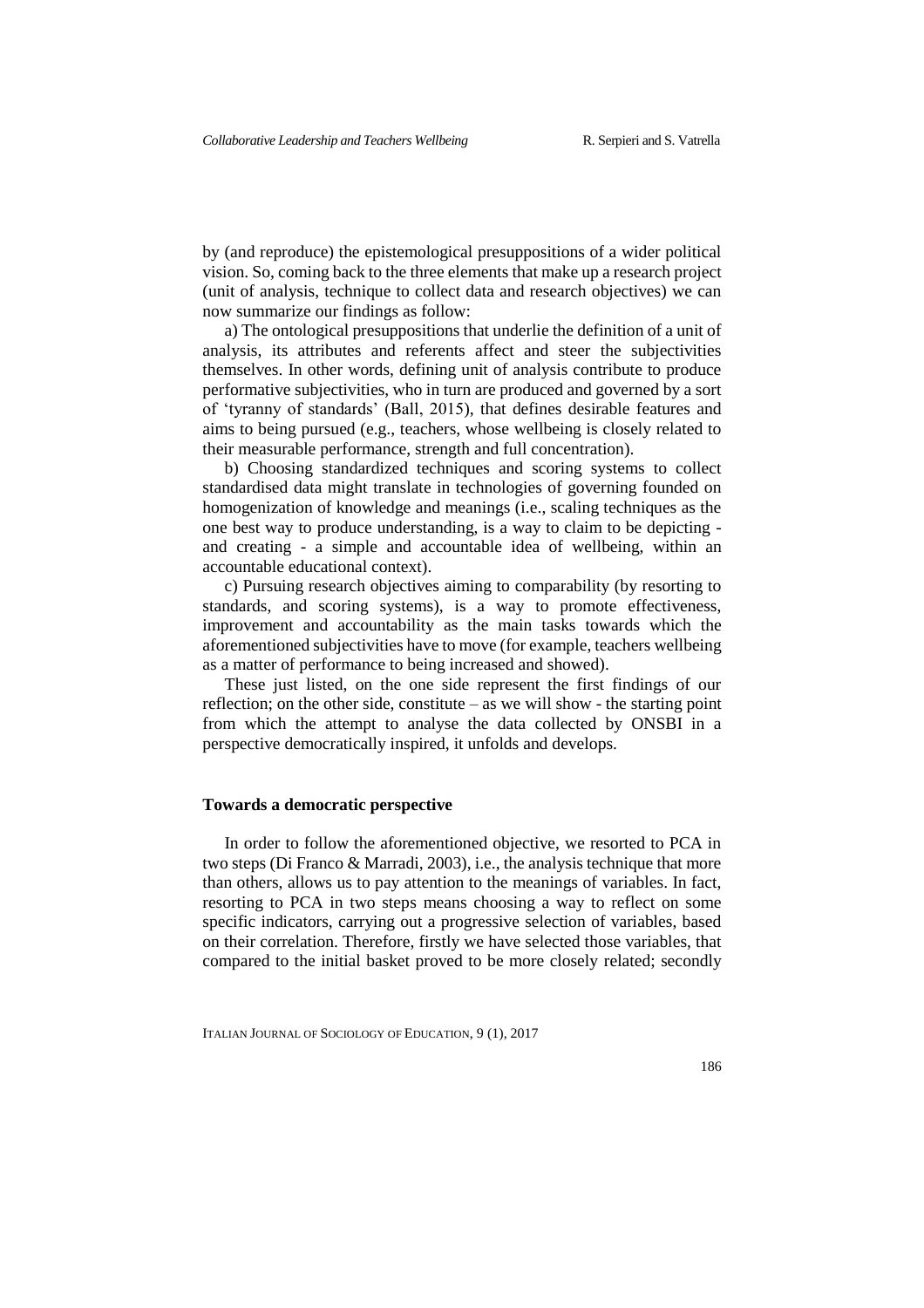we have considered the two detected subsets; thirdly we have chosen to improve the first component, revealing an underlying factor.

As said, following this procedure and paying due attention to the factor score coefficients, we have identified six factors: Appreciation of the leadership2; Cooperation; Relational wellbeing; Professional vocation; Satisfaction with the hygienic-environmental factors; Informational needs (see tables 1a. and 1b).

As far as the first factor is concerned, we refer to the attitude towards head teacher, i.e., a complex dimensions which the ONSBI protocol measured by analysing indicators that contribute to the acquisition of selfefficacy/social support levels (Schwarzer & Hallum, 2008) and organizational wellbeing. What we named 'appreciation of the leadership' is made up of three variables, which are ascribable to the same semantic space. In particular, the interviewed teachers was told to use a six-point scale (from 1 almost never, to 6 always), in order to express themselves, their opinion and feeling, about the following items: *how often do you feel appreciated by your head teachers; my head teacher helps us to work in the best way; my head teacher manages conflicts effectively*.

The component intertwines the personal feeling of being respected and esteemed by the head-teacher (and the related self-confidence that it produces), with the positive evaluation of its managerial capability, relational aptitudes and attitudes towards individual and collective works. Therefore, the factor can be interpreted as indicator of an interpersonal style of leadership (Ball, 1987), which is perceived by teachers as 'open' (Blase & Anderson, 1995), able to promote both mutual adaptation and conflict resolution. The variable in focus evokes the presence of head-teachers, who facilitate a school climate, where the focus is on interactions among human agents. Such an interactive context works thanks to those head teachers who are able to: manage subjects through their decentring; support collective achievements as the main aim towards which individuals have to move on. In doing so, leaders contribute to produce and reproduce those practices, understood as complex processes in which human agents, institutions, cultures and material artefacts intertwine and influence each other, i.e. they

ITALIAN JOURNAL OF SOCIOLOGY OF EDUCATION, 9 (1), 2017

<u>.</u>

<sup>2</sup> It is relevant to pay attention to the way in which Onsbi protocol measured teachers' attitude towards head teacher, i.e. by merely analysing indicators that contribute to the acquisition of self-efficacy/social support levels (Schwarzer & Hallum, 2008) and organizational wellbeing.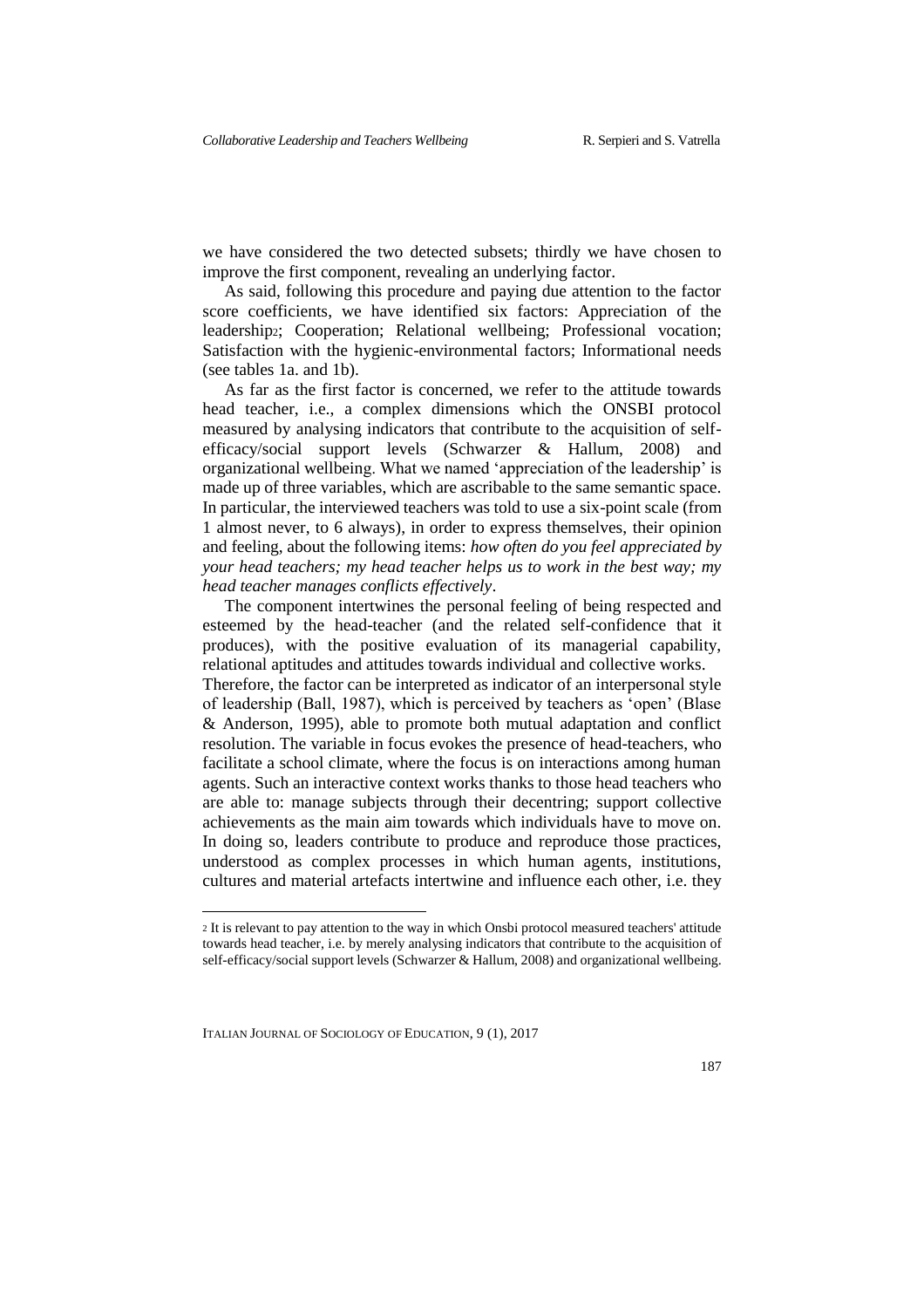support the so named network-interactive contexts (Grimaldi, Serpieri & Spanò, 2009).

*Table 1a. Indexes, variables and componential coefficients*

| The appreciation of the<br>leadership                        |      | Cooperation                                                                                             |      | Relational wellbeing                                                       |      |
|--------------------------------------------------------------|------|---------------------------------------------------------------------------------------------------------|------|----------------------------------------------------------------------------|------|
| Variables                                                    | C.C. | Variables                                                                                               | C.C. | Variables                                                                  | C.C. |
| How often do you<br>feel appreciated by<br>your head teacher | .423 | I have a cooperative<br>relationship with my<br>colleagues                                              | .298 | How often do<br>you feel<br>appreciated<br>by your<br>colleagues           | .361 |
| My head teachers<br>helps us to work in<br>the best way      | .428 | Working in a partnership<br>and talking with my<br>colleagues it allows me to<br>show my skills         | .285 | How often do<br>you feel<br>appreciated<br>by the<br>students'<br>parents, | .442 |
| My head teacher<br>manage conflicts<br>effectively           | .339 | Working in a partnership<br>with my colleagues,<br>allows us to find effective<br>solutions to problems | .301 | How often do<br>you feel<br>appreciated<br>by the<br>students              | .417 |
|                                                              |      | Conflicts with my<br>colleagues are effectively<br>managed)                                             | .286 |                                                                            |      |

*Source: Our elaboration on data collected by ONSBI*

The second factor, that we named cooperation, is made up of four variables (*I have a cooperative relationship with my colleagues; working in a partnership and talking with my colleagues it allows me to show my skills; working in a partnership with my colleagues, allows us to find effective solutions to problems; conflicts with my colleagues are effectively managed*). It suggests the presence of "workgroups of committed professionals, who with shared and directed purpose, have the capacity to work together in a problem solving way to determine tentative answers to the unknown, to take action on the basis on what they have discovered, and move on" (Telford, 1996, p.13). Thus, the factor points out a collaborative organizational climate, and albeit indirectly, seems ascribable to a "transformational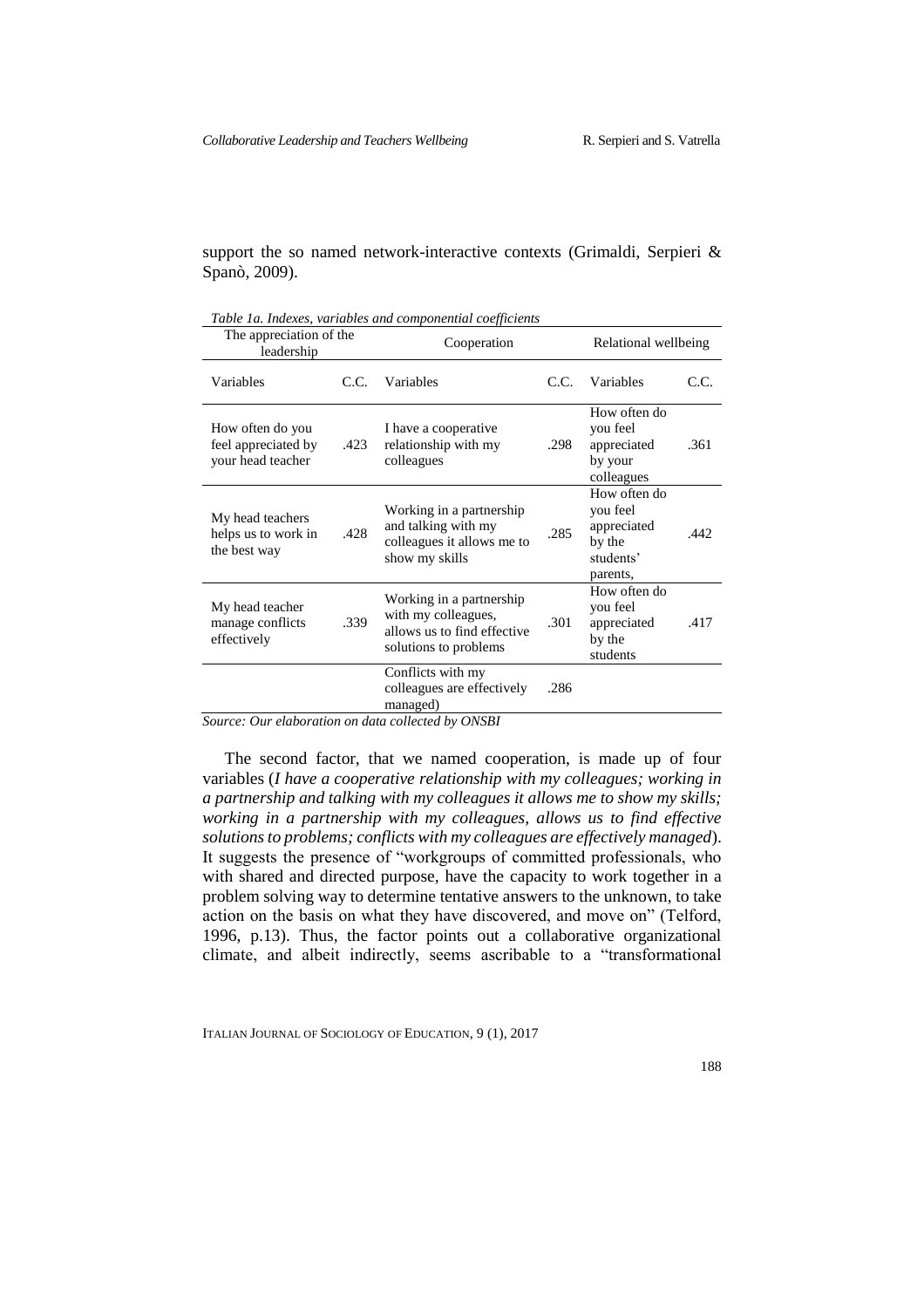leadership" (Burns, 1978), which is based on a cohesive school community, able to pursue collective reasons and shared objectives.

In the same way, the relational wellbeing factor, within which converges three variables<sup>3</sup> (*how often do you feel appreciated by your colleagues, how often do you feel appreciated by the students' parents, how often do you feel appreciated by the students*), conjures to a "participated understanding" of the processes of decision-making, where feeling appreciated at work by different actors, who live the school community (colleagues, parents, and pupils) seems to reflect a thoughtful and positive resort to the authority. It is a general feeling of appreciation produced by interaction, a cooperative approach to educational aims, cohesion between staff, student and parent, as values and attitudes, which require the striving of a leader, who sustains, develops and embodies them into daily educational practice (Telford, 1996, p. 93).

The component, which we named 'professional vocation' (see table 1.b), is composed of seven variables<sub>4</sub> (*I am enthusiastic about my work; My job inspires me; I am happy when I work intensively; I am proud of my job; I am immersed in my job; For me, my job is stimulating; I let myself get completely when I work*). The index combines the variables of work engagement in a *sui generis* way.

That is, it makes the semantic space of the dimension in focus smaller. Thus, it turns the three sub-dimensions, by which work engagement is made up (physical, emotional and cognitive), towards an underlying cultural dimension, which directly concerns the identity and motivational factors of the professional practices.

In particular, the component converges towards the centrality of teaching, high value and regard for a profession, which gains its sense of identity from satisfying work and personal expression. In addition, on the one hand, it indirectly reveals what the teachers need, i.e., "to tap into each one's truest, unique self; to reach so that he has a chance to succeed; to become what every person desires to become - an effective, recognized, rewarded individual in the work setting" (Telford, 1996, p. 59).

-

<sup>3</sup> The interviewed was told to answer resorting to a six points (from 1 almost never to 6 always) Likert scale. The index reproduces 67% of total variance.

<sup>4</sup> Index reproduces 71% of variance.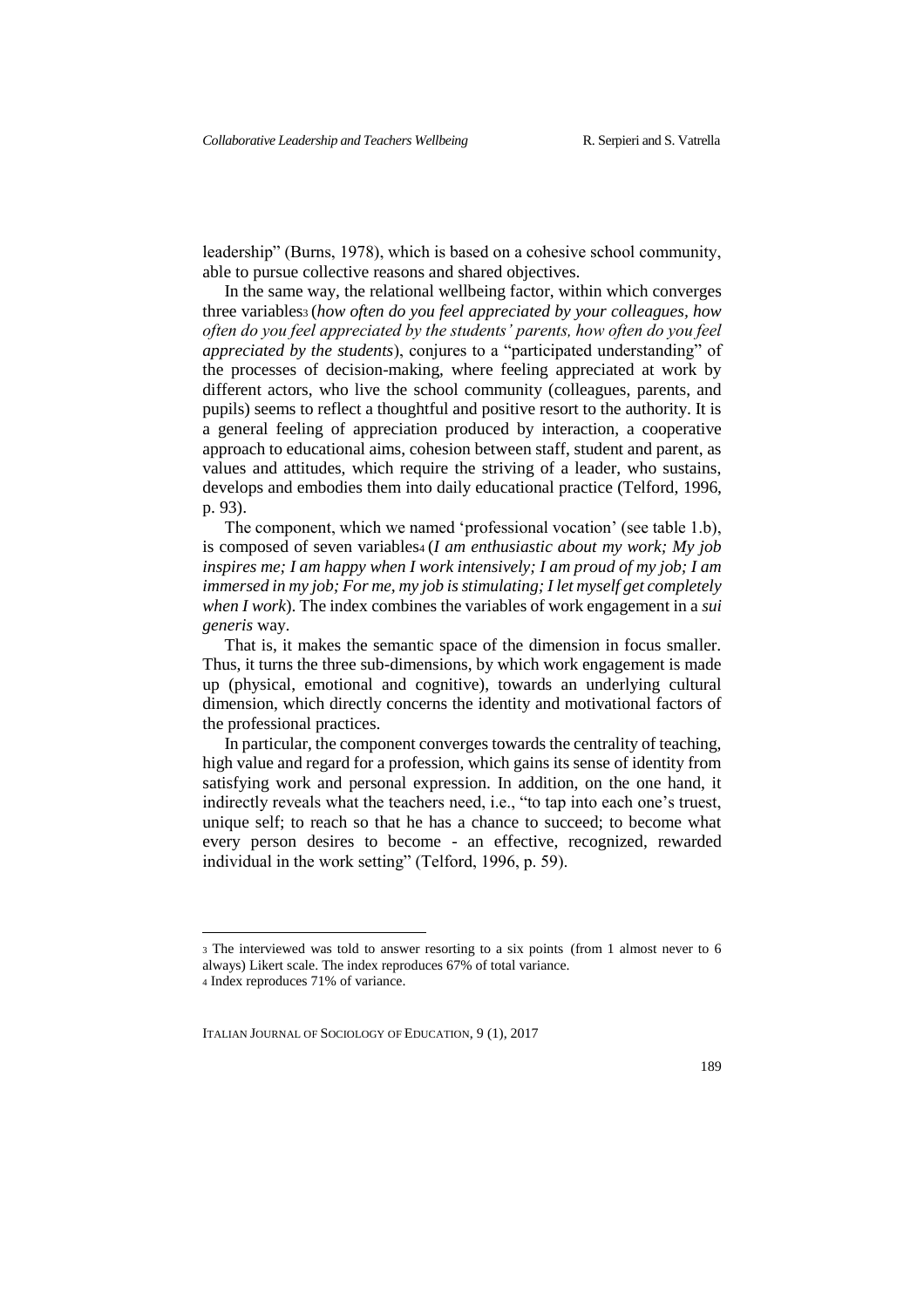| Professional vocation                         |      | Satisfaction regarding the<br>hygienic-environmental |      | Information needs                                |      |
|-----------------------------------------------|------|------------------------------------------------------|------|--------------------------------------------------|------|
| Variables                                     | C.C. | Variables                                            | C.C. | Variables                                        | C.C. |
| Lam enthusiastic<br>about my work             | .853 | Pleasant environments<br>and furnishing              | .860 | Clarity of<br>information                        | .244 |
| My job inspires<br>me                         | .859 | Space available per<br>person                        | .794 | Clarity of the<br>objectives and<br>tasks        | .246 |
| I am happy when<br>I work intensively         | .807 | Sanitary facilities                                  | .816 | Career<br>development of the<br>staff            | .270 |
| I am proud of my<br>job                       | .833 | Conditions of school<br>premises                     | .831 | Training and re-<br>training of the staff        | .255 |
| I am immersed in<br>my job                    | .825 |                                                      |      | Organizational<br>structure or work<br>processes | .261 |
| For me, my job is<br>stimulating              | .884 |                                                      |      |                                                  |      |
| I let myself get<br>completely when<br>I work | .839 |                                                      |      |                                                  |      |

*Table 1b. Indexes, variables and componential coefficient*

*Source: Our elaboration on data collected by ONBBI*

On the other hand the component, indirectly suggests the presence of leaders, who respond to the needs of teachers: they promote skills and talents, encourage teachers to express their professional individuality, "value teaching and learning as the primary and overriding role of the school" (69).

The factor we named 'Satisfaction regarding the hygienic-environmental' comprises four variabless (*Pleasant environments and furnishing*; *Space available per person; Sanitary facilities; Conditions of school premises*). It identifies environmental and safety state of the site where teachers work as elements which albeit indirectly affect teachers' wellbeing and contribute to reduce their dissatisfaction (Herzberg, 1968).

<u>.</u>

<sup>5</sup> The Factor reproduces 68% of variance.

ITALIAN JOURNAL OF SOCIOLOGY OF EDUCATION, 9 (1), 2017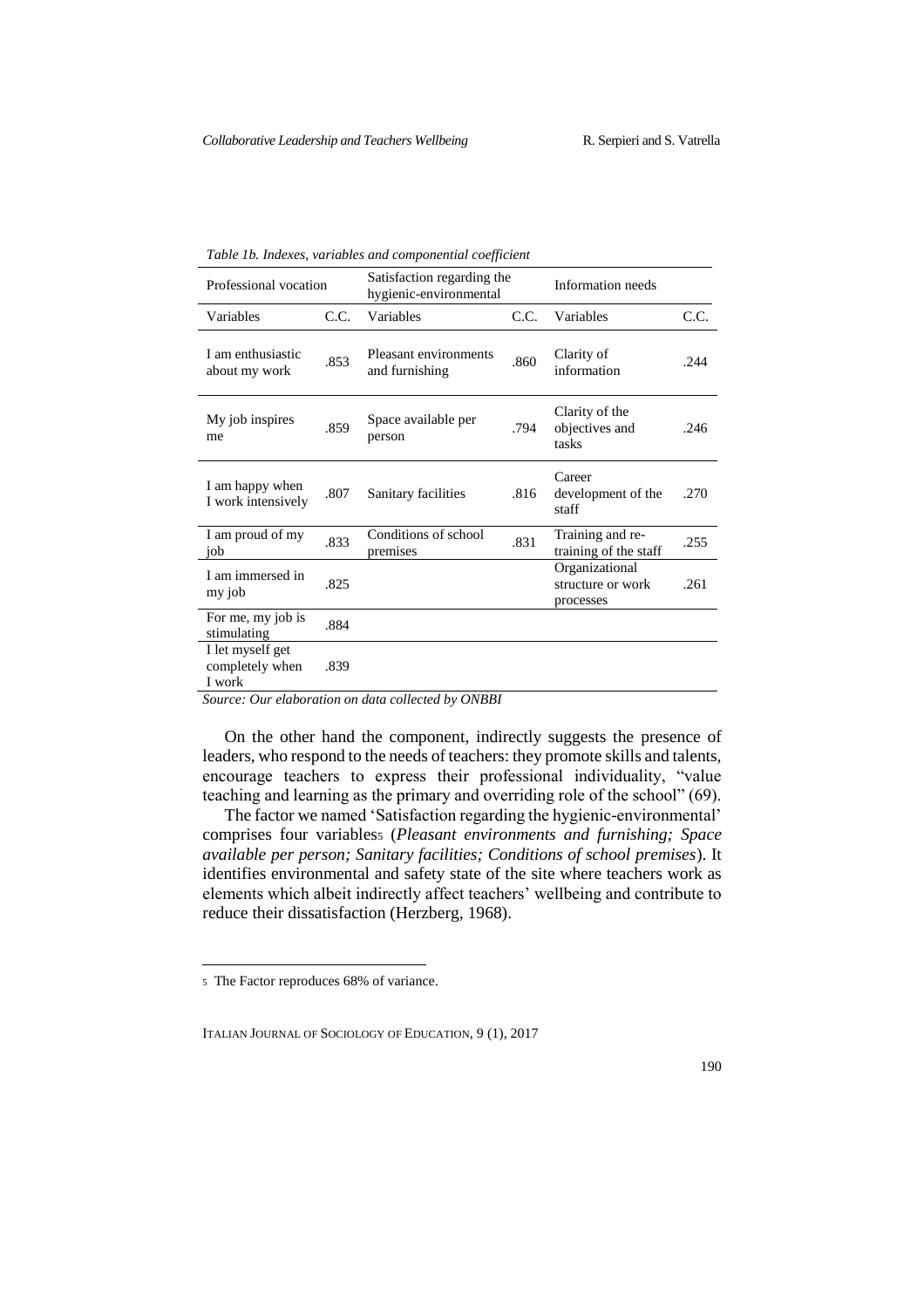The component of 'Information needs' is made up of five variables (*Clarity of information; clarity of the objectives and tasks; Career development of the staff; Training and re-training of the staff; Organizational structure or work processes*). It suggests that, vocational training and need for greater clarity of tasks and objectives are strictly interrelated and affect the perceiving of what is to improve. At same time, it shows the relevance of a headship, which is able to promote a collaborative culture, grounded on the basis of democratic principles and practices as, e.g., those of clearly communicating and sharing information, promoting broadranging professional development; creating opportunities for training and reretraining, in order to support the talents and the skills of the staff (Telford, 1996, p. 57).

As shown, PCA provides a parsimonious representation of the associations among variables. In addition, the technique in focus does not involve a specific hypothesis to be tested, but it reveals underling meanings that have to being understood. Thus, starting from the above consideration, and in order to provide an example of analysis technique which challenge the inquiry context on which it is applied, we have investigated the relationship between leadership and teachers' wellbeing by testing the different paths that link each other.

### **Organizational context and leadership as factors of teachers' wellbeing**

According to our purposeful/proactive attempt, we have selected those elements which are mainly interrelated and through the multivariate data analysis and the recourse to the technique of *path analysis* (PA) we have tested different models that have allowed us to understand the "cooperative nature of the leadership" (Serpieri, 2008, p. 95), i.e., in what way and through which mechanisms, the cooperation among teachers modifies the approval of the leadership and, subsequently, affects their well-being.

The path diagram shows that, working in a 'cooperative context' increases the organizational climate, regardless of the positive effects that this produces on the well-being of the teachers, in turn identified by two elements: professional vocation and relational well-being.

<u>.</u>

<sup>6</sup> Index reproduces 61% of variance.

ITALIAN JOURNAL OF SOCIOLOGY OF EDUCATION, 9 (1), 2017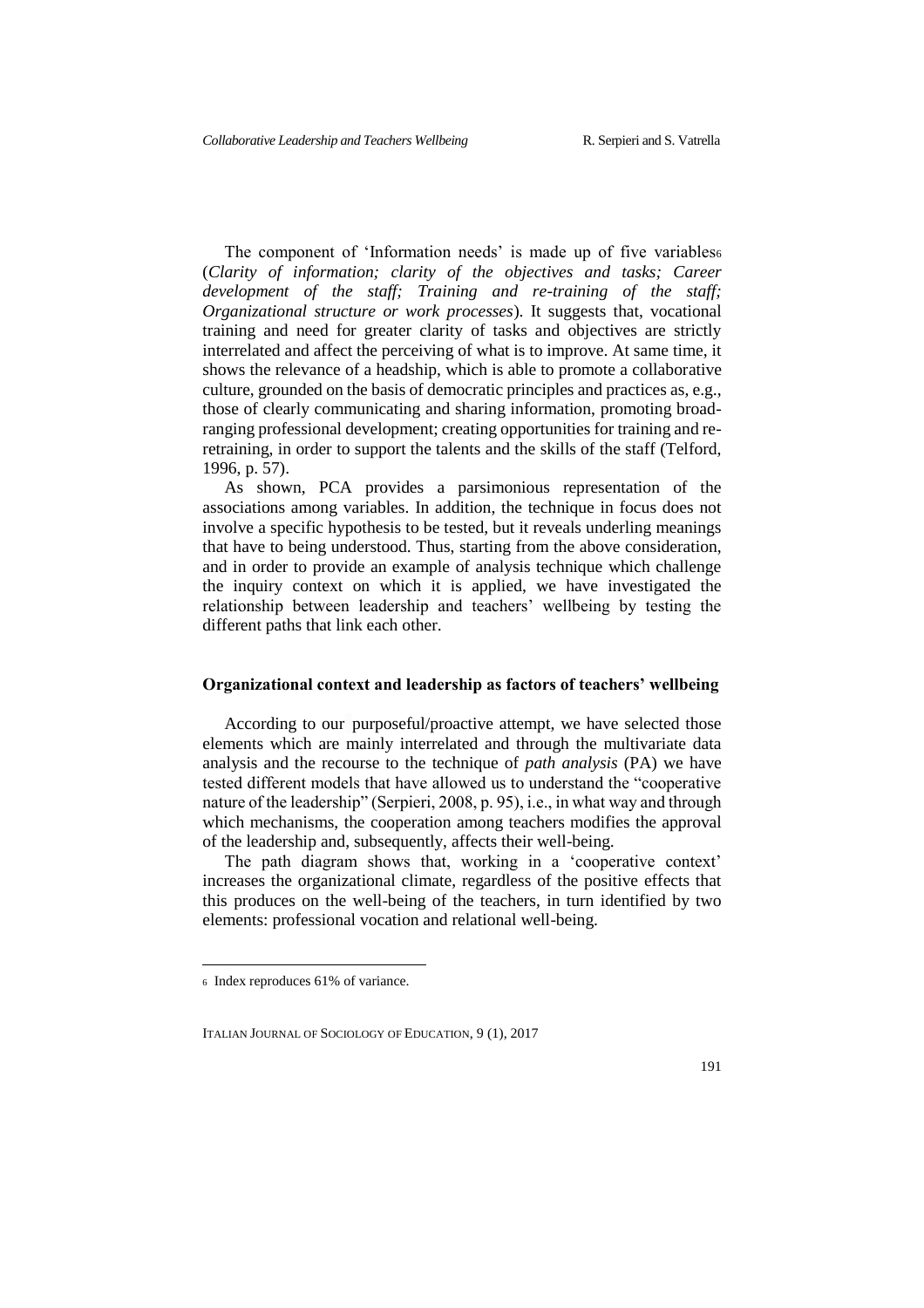

#### *Figure 1. Organizational context and leadership as factors of wellbeing*

As depicted in the path diagram, taking under control relational wellbeing, professional vocation, informational needs and satisfaction with the environment, the cooperation exerts a highly positive influence (+. 513) on the appreciation of leadership. At the same time, if we consider the effects that influence the four intervening variables, we can see how the underlying mechanisms converge towards Telford model.

As the collaboration's score increases, the relational wellbeing grows, the professional vocation strengthens, the satisfaction with environment improves and the informational needs - that in turn negatively affects appreciation of the leadership - drops. However, the indirect effect of the collaboration through the relational wellbeing is three times higher (.075) than that carried out both by the informational needs (.024) and through the satisfaction with the environment (.027).

The effect that collaboration carries through professional vocation (.032) and relational wellbeing (.075) is to be highlighted. The last two variables exert a direct casual effect on the appreciation of leadership, lower than that direct effect exercised by collaboration, yet still quite significant (.105 and .187).

Finally, the model we have attained reproduces 52% of the total variance related to the appreciation of leadership and doesn't present any spurious effect. Two conclusions then can be drawn from these results: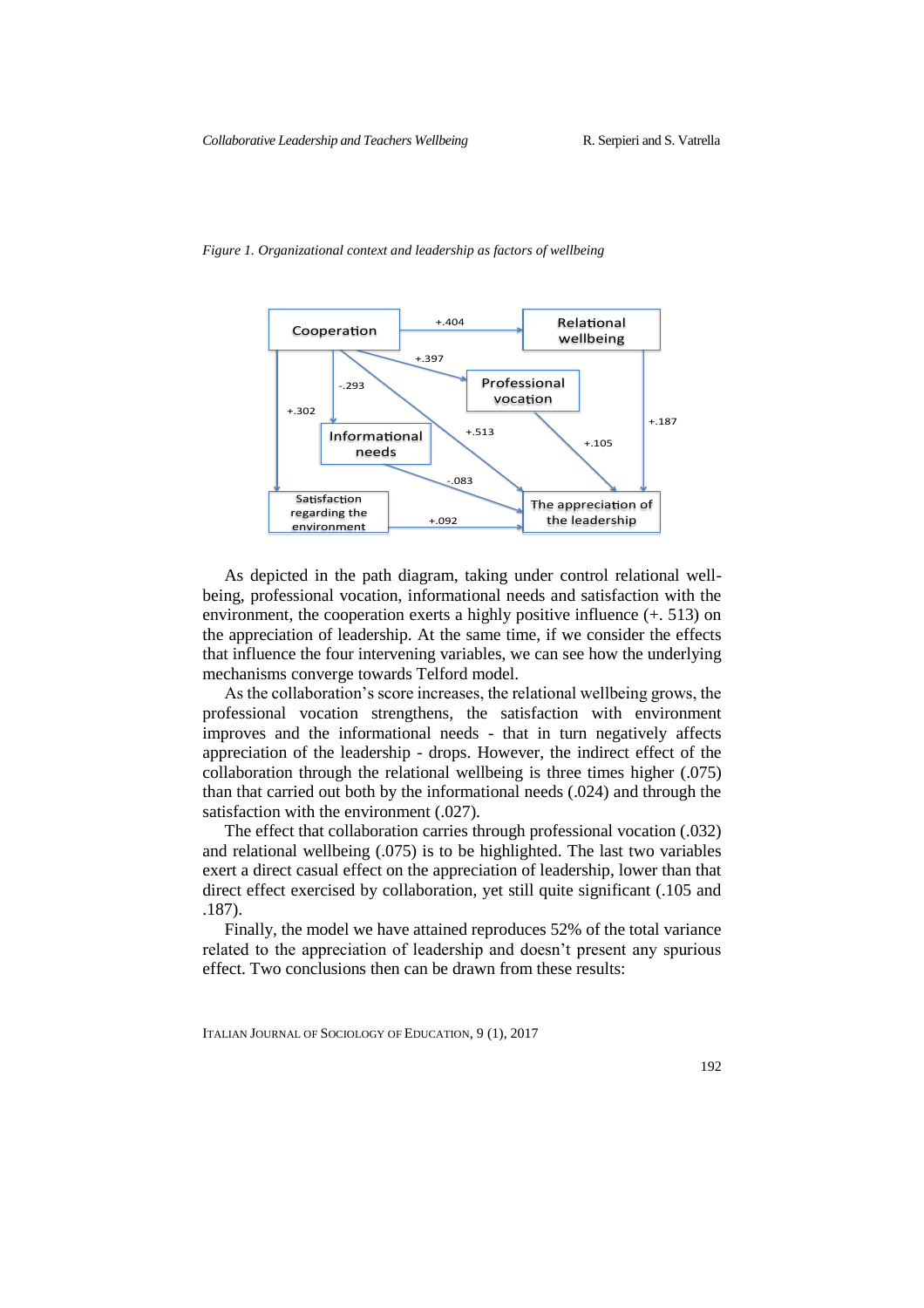- It is a warning related to the caution necessary in dealing with the model: the remaining 48% of variance can be attributed to other variables, therefore there is nothing prescriptive in what has been discussed so far;
- It does not only points out the appropriateness of the adopted approach, but also the chance to explore new research paths.

#### **Conclusive remarks: opening the leadership black box**

This article has shown how methodological choices (in terms of defining the unit of analysis, the selection between the available techniques to collect data and the specification of research objectives) affect and produce the field to be investigated. So, following the analytical trajectory that conducts from a *pars destruens* to a *pars construens,* first we have underlined how certain research strategies collude with the neo-managerialist way to understand and produce education field; second, by resorting to the same deconstructed measuring devices, we have provided a reading in line with the democratic perspective. What we want to underline here of the complex trajectory which links research strategies and strategies of governing, are two issues concerning the two parts, *destruens* and *construens* respectively, i.e. the disappearance of the context and its reappearance. In our opinion, if we consider the three methodological elements in focus, and try to look behind the data, it is quite plain to understand the 'why' of the disappearance of the context. In fact, certain ways to do research need that disappearance because of aims and tasks they pursue, that in turn require measuring devices and technologies it comprises. As shown, those technologies have been simply displaced in the Italian frame, without considering the field of destination, its interactive and network-practices contexts. That is to say, they deliberately ignore the multiple differences ascribable to various national fields (and sometimes also those dissimilarities that can be credited to occupational groups), as well as they reject those attributable to educational environments. In other words, they do not take care of social interactions among human agents, nor envision the intertwining between actors, institutions, cultures and material artefacts, because of the aims it pursues. That is, a homogeneous system of knowledge and an accountability regime founded on making comparisons by resorting to pre-codified standards, which in turn work as control system producing standardized agents. Thus,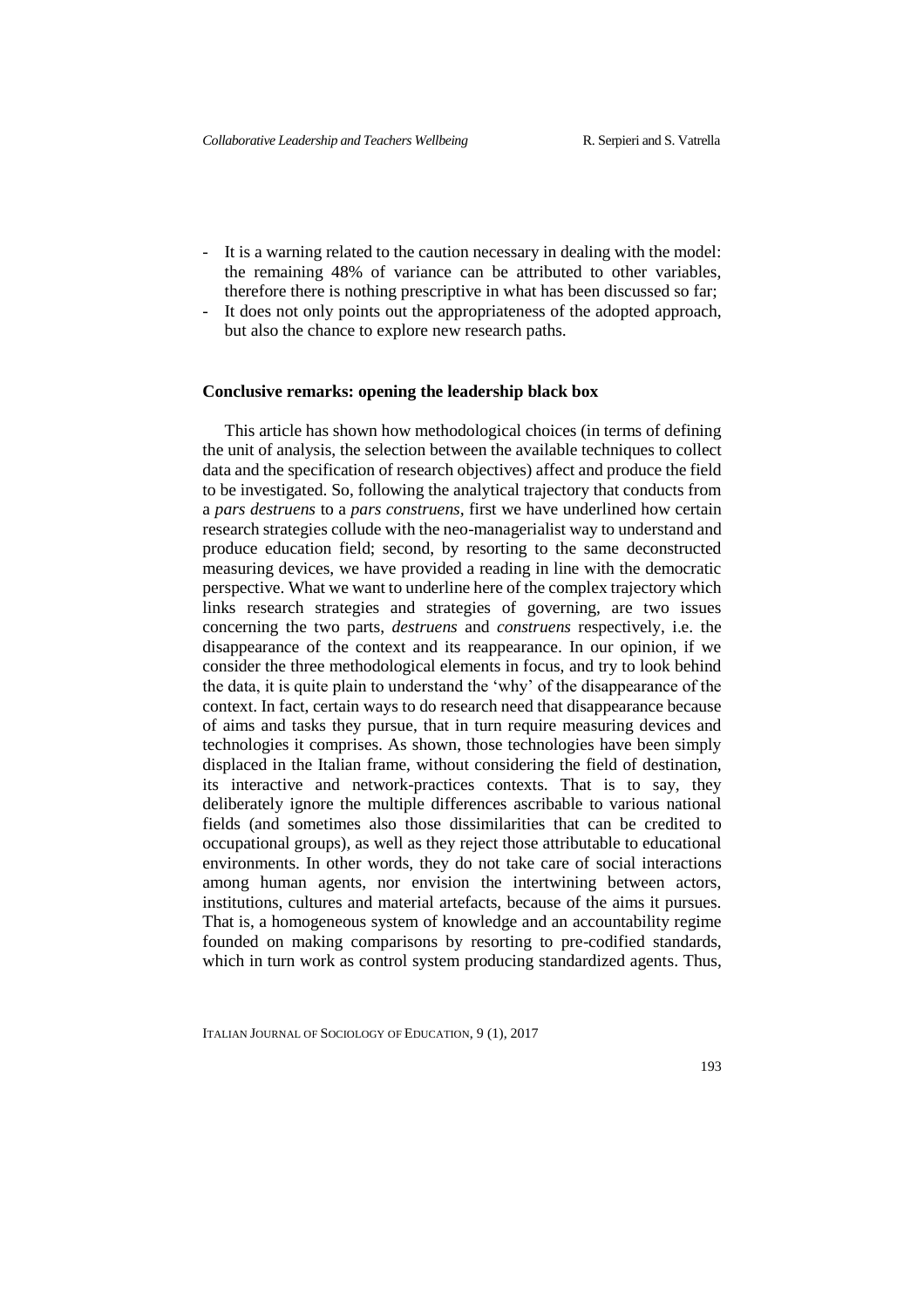consistently with a neo-managerialist perspective, this kind of research appears as governed by a sort of tyranny of standards (Ball, 2015), which defines and produces desirable features and property for those who belong to educational space, starting from teachers and head teachers. Evocative is the fact that, linking 'vigour' to 'dedication' and 'absorption', associating them to work engagement, and finally to occupational wellbeing is tantamount to define teachers and head-teachers trough the performances they have to achieve. This is a way to produce controlled subjectivities, who are steered by performance values, in compliance with accountability regime and audit, i.e., according to a reductionist approach and a the neomanagerialist discourse. In this respect, it is worth noting how the overlapping between performance and wellbeing, among other things, allowed to measure something that could not be measured. In effect, wellbeing is a multidimensional construct (Hackman & Oldham, 1980) that should be thought as a dynamic conceptual dimension associated to the school context and life that involves complex semantic considerations. It goes beyond collected data and suggests genealogy, ethnography and narrative as appropriate forms of analysis and interpretation. However, in due awareness of the difficulties on the ground of such a research object, i.e., an object that goes beyond collected data and suggests genealogy, ethnography and narrative as appropriate forms of analysis and interpretation, nevertheless focusing and reasoning on the complex semantic space, which underlies different sets of variables is not impossible.

As shown, methodological choices are at same time ontological, epistemological and political options. They vary in a complex range of analytical possibilities, which comprise the opportunity of resorting to those strategies, that emerge as relevant not only in terms of the interpretative tools they provide, but also from a governmentality perspective (Dean, 2010). The claim of a collaborative climate, which positively affects the appreciation for the leadership, is almost tautological. Therefore, in a certain way, the findings are not so relevant in themselves. Nevertheless, they are important for the ethical consequences they talk about: the risks of collusion of some research strategies; the need of increasing a methodological debate in educational research, as standpoint for a wider re-thinking of political choices, by casting light on the context, and subtracting them, from the opacity to which the neo-managerialist way has convicted it.

From this standpoint, the link between research strategies and strategy of governing, takes shape here, by showing what happens, when the context re-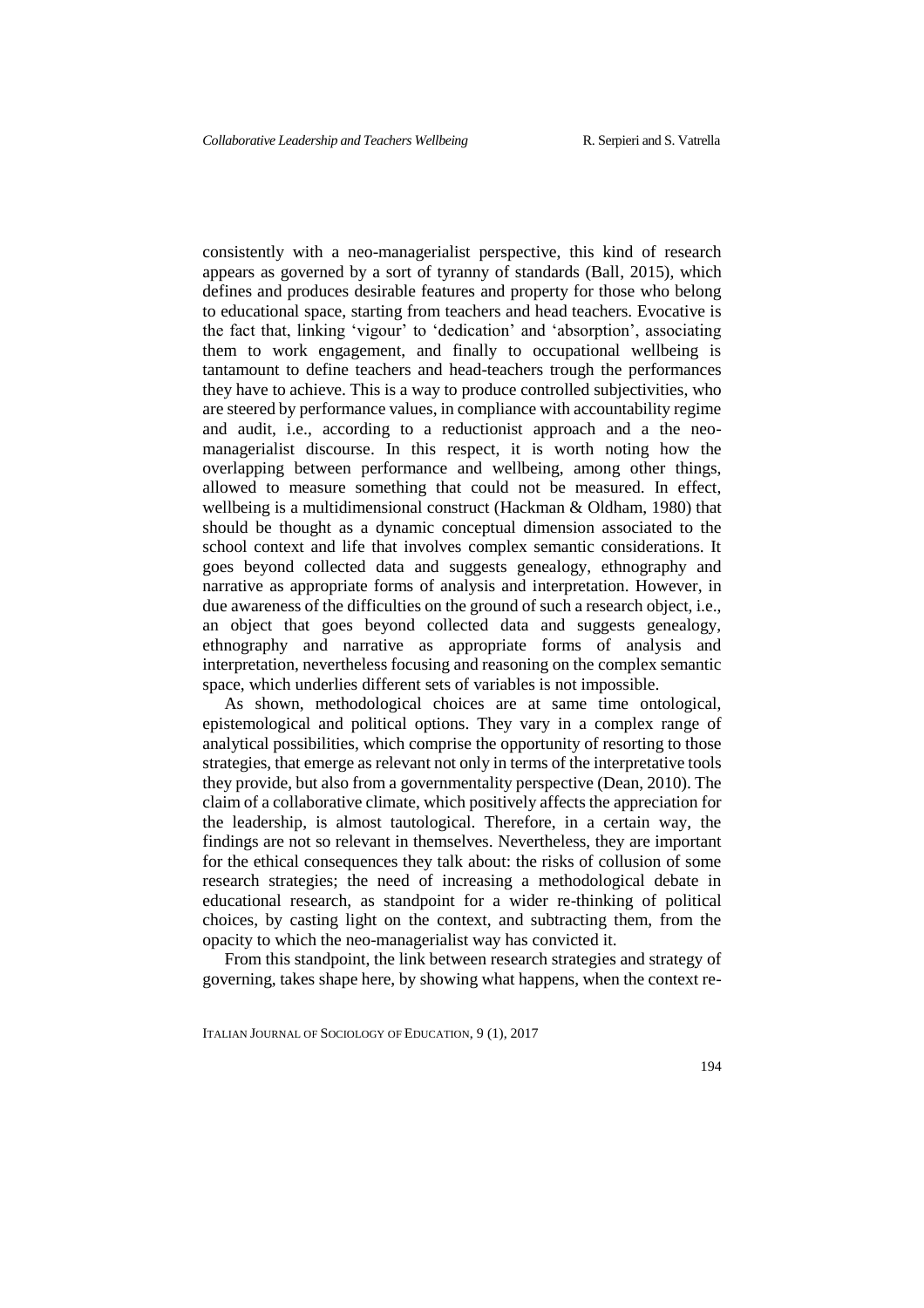emerge: i.e., the disappearance of the educational leadership. So, the relationship in exam comes to light as a matter of cooperative environment, which improves the appreciation of the leadership because of its dissolution. Or, in other words, as a question of cooperative climate for the school, which raises the appreciation for the head-teacher by dissolving it and of a leadership, whose effectiveness seems to be measurable by its capability of disappearing.

The article is the outcome of a common effort. In order to ascribe responsibility, we declare that Roberto Serpieri wrote section *Theoretical background*, Sandra Vatrella wrote sections *The methodological trajectory, Deconstructing the neo-managerialist way to understand school, Towards a democratic perspective, Organizational context and leadership as factors of teachers' wellbeing*. While *Introduction* and *Conclusive remarks* were authored by both of us.

\_\_\_\_\_\_\_\_\_\_\_\_\_\_\_\_\_\_\_\_\_\_\_\_\_\_\_\_\_\_\_\_\_\_\_\_\_\_

\_\_\_\_\_\_\_\_\_\_\_\_\_\_\_\_\_\_\_\_\_\_\_\_\_\_\_\_\_\_\_\_\_\_\_\_

### **References**

- Alwin, D. F., & Hauser, R. M. (1975). The decomposition of effects in path analysis. *American sociological review*, *40*(1), 37-47.
- Ball, S. J. (1987). *The micro-politics of the school.* London: Methuen.
- Ball, S. J. (2007)*. Education PLC, Understanding private sector participation in public sector education*. London: Routledge.
- Ball, S. J. (2015). Education, governance and the tyranny of numbers. *Journal of Education Policy*, *30*(3), 299-301.
- Ball, S. J., Junemann, C. (2012). *Networks, new governance and education*. Bristol: Policy Press.
- Blalock, H. M. (1985). *Causal Models in the Social Sciences*. New York: Transaction Publishers.

Blase, J., & Anderson, G. (1995). *The micropolitics of educational leadership: From control to empowerment.* NY: Teachers College Press, Columbia University.

Brown, S. D., Lent, R.W., Telander, K., & Tramayne, S. (2011). Social Cognitive Career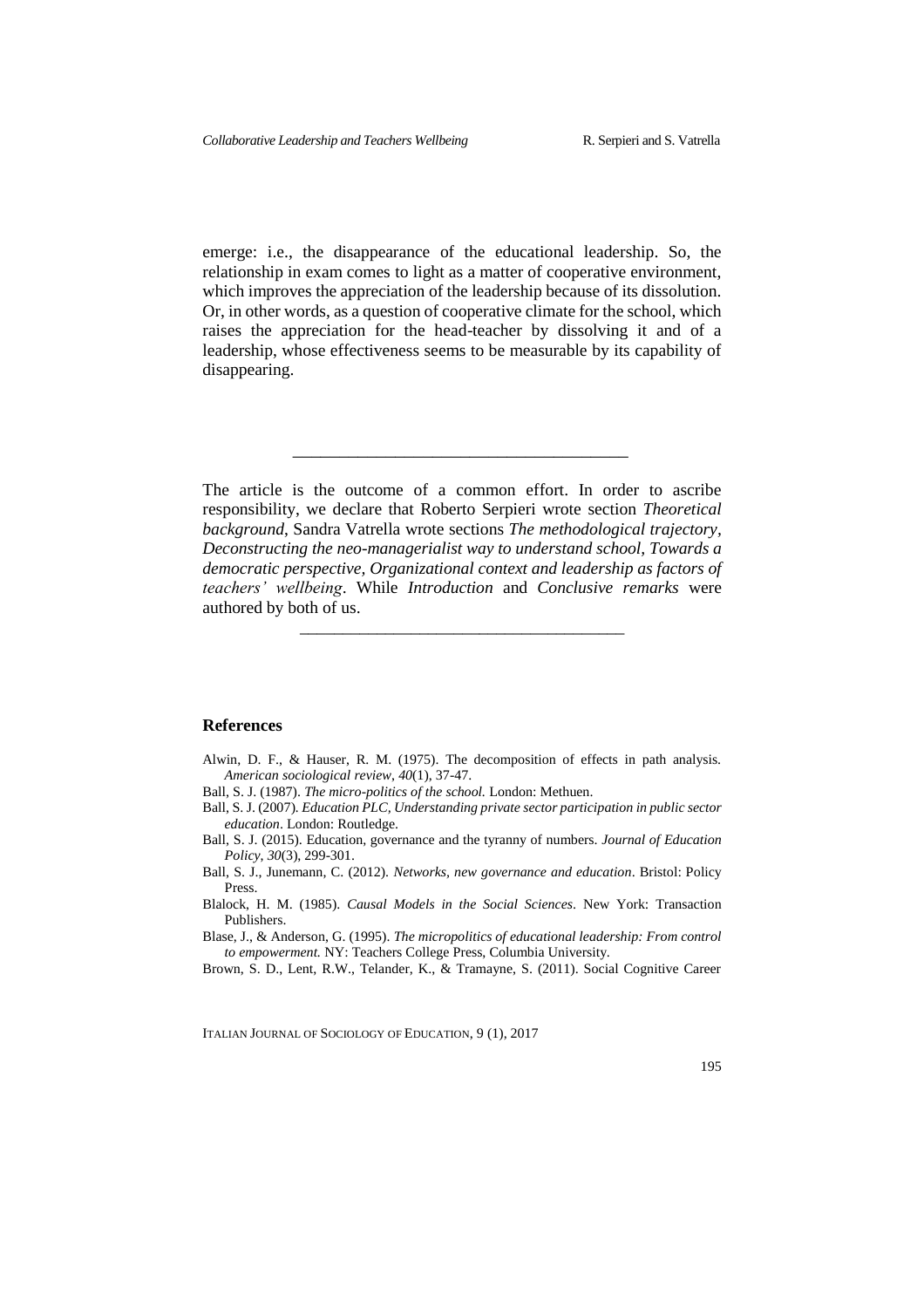Theory, Conscientiousness, and Work Performance: A Meta-Analytic Path Analysis. *Journal of Vocational Behavior, 79*(1), 81-90.

Burns, J. M. (1978). *Leadership*. NY: Harper & Row.

- Carr, J. Z., Schmidt, A. M., Ford, J. K., & DeShon, R. P. (2003). Climate perceptions matter: a meta-analytic path analysis relating molar climate, cognitive and affective states, and individual level work outcomes. *Journal of Applied Psychology*, *88*(4), 605.
- Day C., Sammons P., Hopkins D., Harris A., Leithwood K., Gu Q., Brown E., Ahtaridou E., & Kington A. (2009). *The impact of school leadership on pupil outcomes*. Final report, University of Nottingham.
- Dean, M. (2010). *Governmentality: power and rule in modern society*. 2nd ed. London: Sage.
- Di Franco G., & Marradi, A. (2003). *Analisi fattoriale e analisi in componenti principali.* Acireale-Roma: Bonanno.
- Diekelmann, N., & Ironside P. M. (2006). Hermeneutics. In Fitzpatrick J. (Ed.), *Encyclopedia of nursing research* (pp. 260-262). New York: Springer Publishing Co.
- Edwards, J. R., & Lambert, L. S. (2007). Methods for integrating moderation and mediation: a general analytical framework using moderated path analysis. *Psychological methods*, *12*(1), 1.
- Eco, U. (2006). *Lector in fabula: la cooperazione interpretativa nei testi narrativi* (Vol. 27). Milano: Bompiani.
- Fiorilli, C., De Stasio, S., Benevene P., Cianfriglia L., & Serpieri R. (Eds.). (2014). *Salute e benessere degli insegnanti italiani*. Milano: FrancoAngeli.
- Gadamer, H. G. (1975). *Truth and Method*, trans. W. Glen-Dopel, London: Sheed and Ward.
- Gobo, G., & Mauceri, S. (2014). *Constructing Survey Data: An Interactional Approach.* London: Sage.
- Grimaldi, E., & Serpieri, R. (2010). The reforming trajectory of the Italian educational system. Site-based management and decentralisation as a challenge for democratic discourse. *Journal of Educational Administration and History*, *42*(1), 75-95.
- Grimaldi, E., & Serpieri, R. (2013). Jigsawing education evaluation. Pieces from the Italian new public management puzzle. *Journal of Educational Administration and History*, *45*(4), 306-335.
- Gunter, H. M., Grimaldi, E., Hall, D., & Serpieri, R. (Eds.). (2016). *New Public Management and the Reform of Education: European Lessons for Policy and Practice*. London: Routledge.
- Hackman, J. R., & Oldham, G. R. (1980). *Work redesign*. Reading, MA: Addison-Wesley.
- Herzberg, F. I. (1968). *Work and the nature of man*. London: Crosby Lockwood Staples
- Hood, C. (1991). A public management for all seasons? *Public administration*, *69*(1), 3-19.
- Jupp, V. (2006). *The Sage dictionary of social research methods*. London: Sage.
- Kaplan, A. (1964). *The Conduct of Inquiry: Methodology for Behavioural Sciences*. San Francisco: Chandler Publishing Company.
- Kokkinos, C. M. (2006). Factor structure and psychometric properties of the Maslach Burnout Inventory‐Educators Survey among elementary and secondary school teachers in Cyprus. *Stress and Health*, *22*(1), 25-33.
- Kristensen, T. S., Borritz, M., Villadsen, E., & Christensen, K. B. (2005). The Copenhagen Burnout Inventory: A new tool for the assessment of burnout. *Work & Stress*, *19*(3), 192- 207.
- Landucci, S. (2004). *La rivoluzione pre-assertoria: Koyré, Fleck, Kuhn.* Acireale-Roma: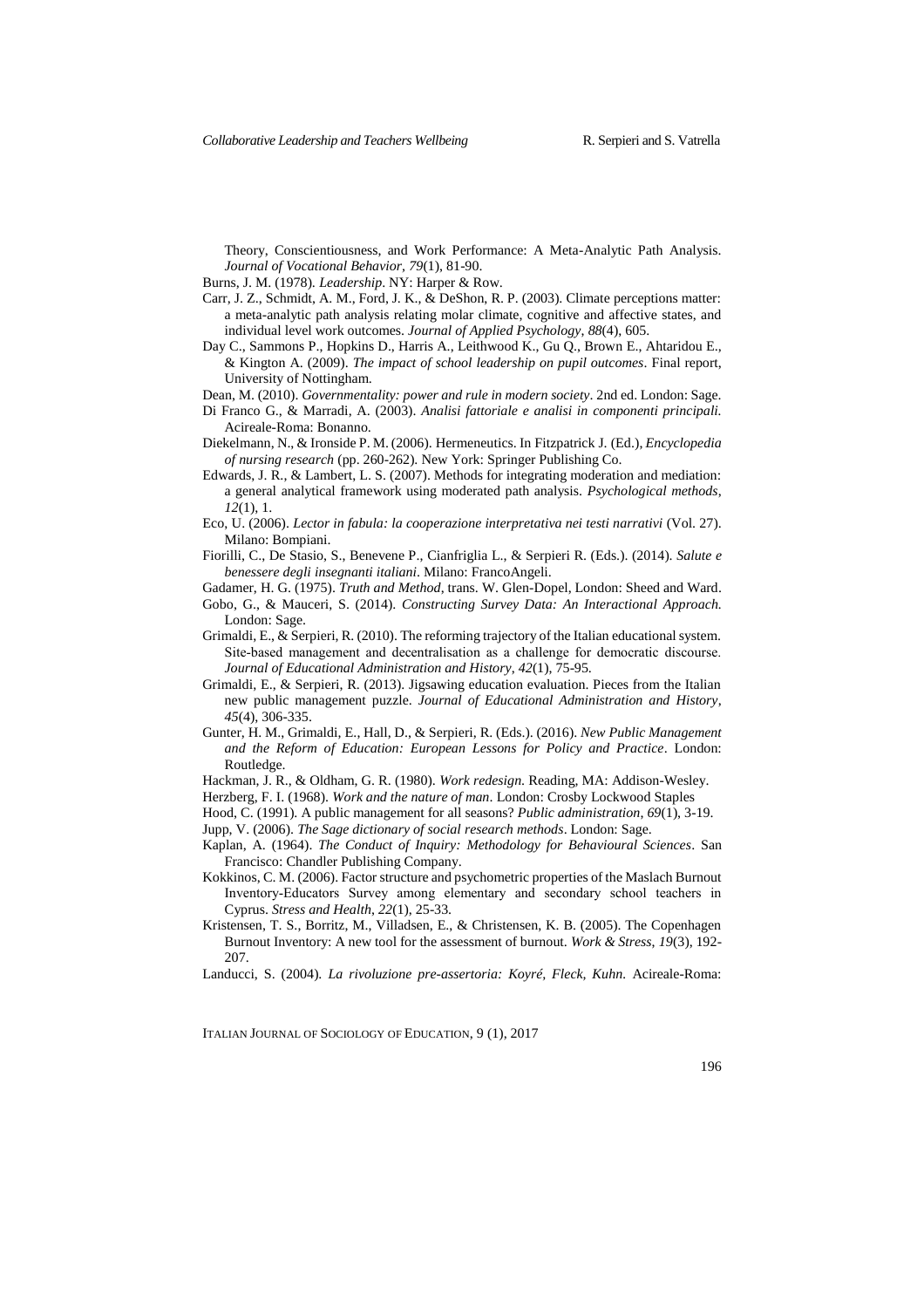Bonanno.

- Lawn, M., & Grek, S. (2012). *Europeanizing Education: Governing a New Policy Space.* In Symposium Books. PO Box 204, Oxford: Didcot.
- Lent, R. W., Brown, S. D., & Hackett, G. (1994). Toward a unifying social cognitive theory of career and academic interest, choice, and performance. *Journal of vocational behavior*, *45*(1), 79-122.
- Marradi, A. (2007). *Metodologia delle scienze sociali*. Bologna: Il Mulino.
- Maslach, C., Jackson, S. E., & Leiter, M. P. (1997). Maslach burnout inventory. *Evaluating stress: A book of resources*, *3*, 191-218.
- Milfont, T. L., Denny, S., Ameratunga, S., Robinson, E., & Merry, S. (2008). Burnout and wellbeing: Testing the Copenhagen burnout inventory in New Zealand teachers. *Social Indicators Research*, *89*(1), 169-177.
- Montesperelli, P. (2014). *Comunicare e interpretare: introduzione all'ermeneutica per la ricerca sociale*. Milano: EGEA.
- Ozga, J. (2009). Governing education through data in England: From regulation to selfevaluation. *Journal of education policy*, *24*(2), 149-162.
- Osborne, J., & Waters, E. (2002). Four assumptions of multiple regression that researchers should always test. *Practical assessment, research & evaluation*, *8*(2), 1-9.
- Pollitt, C., & Bouckaert, G. (2011). *Public Management Reform: A comparative analysis-new public management, governance, and the Neo-Weberian state*. Oxford: Oxford University Press.
- Schaufeli, W. B., Bakker, A. B., & Salanova, M. (2006). The measurement of work engagement with a short questionnaire a cross-national study. *Educational and psychological measurement*, *66*(4), 701-716.
- Schwarzer, R., Hallum, S. (2008). Perceived Teacher Self-Efficacy as a Predictor of Job Stress and Burnout: Mediation Analyses. *Applied Psychology: An International Review*, *57*, 152–171.
- Seddon, T. (1994). *Context and beyond. Reframing the theory and practice of education.* London: Falmer Press.
- Seligman, M. D., & Csikszentmihalyi, M. (2000). Positive psychology. *American Psychologist*, *55*, 5-14.
- Serpieri, R. (2008). *Senza leadership: un discorso democratico per la scuola*. Milano: FrancoAngeli.
- Serpieri, R. (2009). A 'war'of discourses. The formation of educational headship in Italy. *Italian journal of sociology of education*, *1*(1), 122-142. Retrieved from <http://ijse.padovauniversitypress.it/2009/1/10>
- Serpieri, R. (2012). *Senza Leadership: la costruzione del dirigente scolastico. Dirigenti e autonomia nella scuola italiana*. Milano: FrancoAngeli.
- Serpieri, R., & Grimaldi, E. (2015). Leader as Policy Device: The Hybridization of Head Teachers in Italy. *Journal of Educational, Cultural and Psychological Studies (ECPS Journal)*, *11*, 71-87.
- Serpieri, R., Grimaldi, E., & Spanò, E. (2009). Discourses of Distribution: Anchoring Educational Leadership to Practice. *Italian Journal of Sociology of Education*, *3*(3), 210- 224. Retrieved from [http://ijse.padovauniversitypress.it/system/files/papers/2009\\_3\\_11.pdf](http://ijse.padovauniversitypress.it/system/files/papers/2009_3_11.pdf)